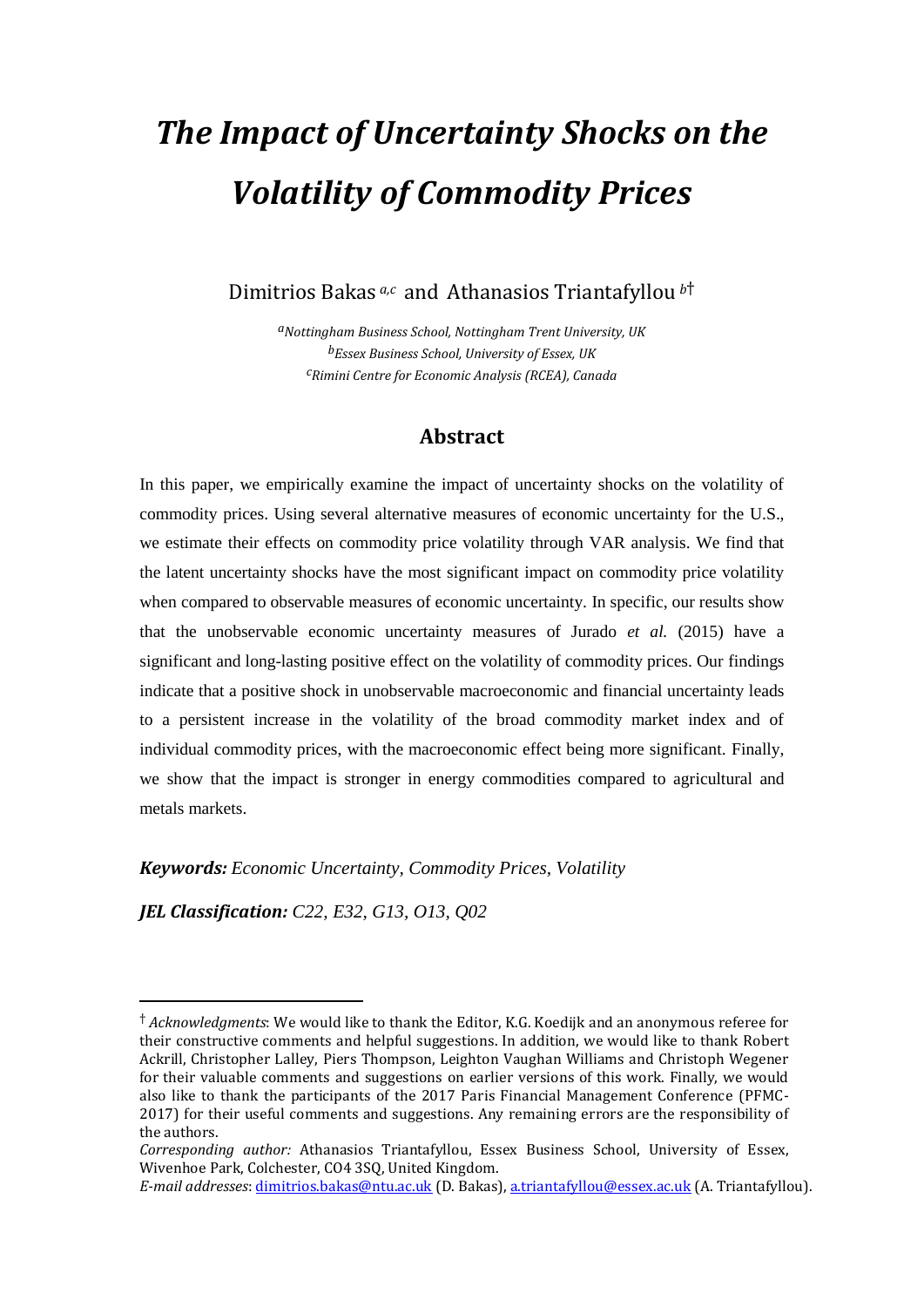#### **1. Introduction**

**.** 

Uncertainty shocks have a significant negative impact on the macroeconomy (Bloom, 2009; Colombo, 2013; Jurado *et al.*, 2015; Baker *et al.*, 2016; Caldara *et al.*, 2016; Henzel and Rengel, 2017; Meinen and Roehe, 2017). According to these empirical studies, a rise in economic uncertainty, as measured by several alternative proxies proposed in the literature, has a negative effect on aggregate investment, industrial production and the employment rate. Moreover, many recent empirical studies indicate that economic policy uncertainty (EPU henceforth) shocks, in the form suggested by Baker *et al.* (2016), result in an increase in stock-market turbulence.<sup>1</sup> While many studies verify this negative impact of uncertainty shocks on the macroeconomy and equity markets, there is limited empirical evidence in the literature regarding the impact of uncertainty shocks on the volatility of commodity prices (Watugala, 2015; Joets *et al.*, 2016; Van Robays, 2016).

In this paper, we extend the literature by examining the effects of economic uncertainty on commodity market volatility.<sup>2</sup> Using various alternative proxies of economic uncertainty for the U.S. and a realized volatility measure for the broad commodity market index, in addition to a panel of 14 individual energy, agricultural and metal commodities, we estimate the impact of uncertainty shocks on commodity price volatility with VAR analysis. All previous work (Watugala, 2015; Joets *et al.*, 2016; Van Robays, 2016) concentrates only on macroeconomic uncertainty without discriminating between observable and latent uncertainty shocks, and does not provide any evidence on the impact of financial uncertainty. Motivated by these empirical studies, we aim to fill this gap in the literature by examining the distinguished effects of observable and unobservable uncertainty measures on the volatility of commodity prices. In this way, our paper is the first providing a unified and more complete investigation of the impact of observable and latent (macroeconomic and financial) uncertainty shocks on commodity price volatility.

<sup>1</sup> For example, Antonakakis *et al*. (2013), Arouri *et al.* (2016), Kang and Ratti (2014) and Pastor and Veronesi (2012) show that rising economic policy uncertainty reduces stock-market prices, while Liu and Zhang (2015) and Pastor and Veronesi (2012), among others, find that economic policy uncertainty shocks have a significant positive impact on stock-market volatility. Lastly, Kelly *et al*. (2016) and Pastor and Veronesi (2013) show that political uncertainty increases significantly the option-implied and the realized volatility in U.S. equity markets.

<sup>&</sup>lt;sup>2</sup> With the term 'economic uncertainty' we refer to both macroeconomic and financial uncertainty. Later in the paper we describe analytically the definitions of both macroeconomic and financial uncertainty shocks.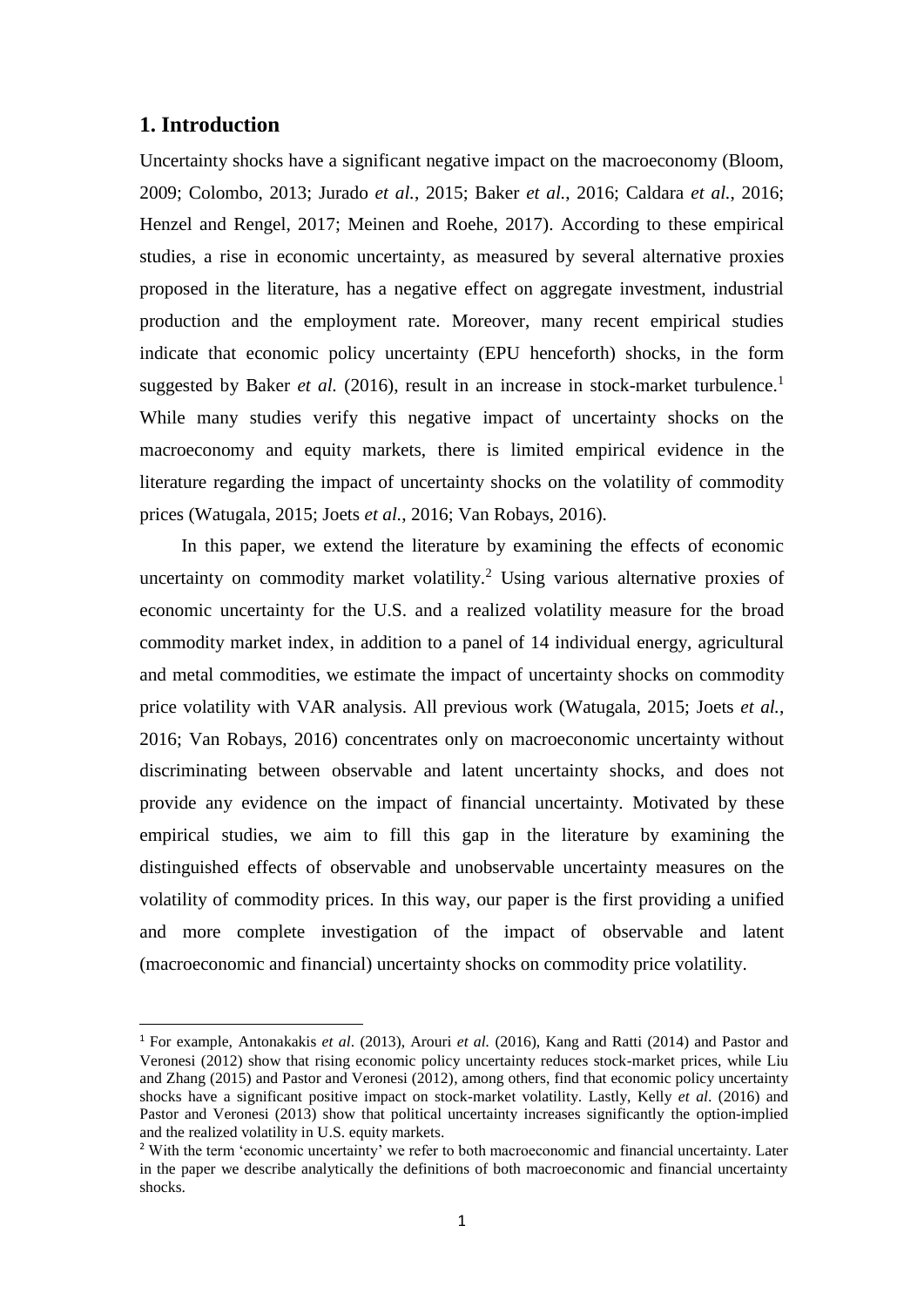We can identify in the literature two structurally different approaches for the measurement of economic uncertainty: observable and unobservable (or latent) uncertainty measures. The observable measures of economic uncertainty are those that can be proxied by the time-series variation of observable economic indicators, such as stock-market volatility (VXO) used in Bloom (2009) or uncertainty about future economic policy, which is based on economic news released in newspaper articles (EPU) (see Baker *et al.*, 2016, for more details on this approach). The unobservable economic uncertainty measures are based on the empirical method of Jurado *et al.* (2015) (referred hereafter as JLN measures). According to this approach, economic uncertainty cannot be measured by observed fluctuations in various economic indicators because these indicators may fluctuate for several reasons which are not at all related to uncertainty.<sup>3</sup> Jurado *et al.* (2015) define and measure economic uncertainty as the volatility of the unforecastable component of a large group of important economic (macroeconomic and financial) indicators. In this paper, we use various alternative proxies for economic uncertainty in order to examine which type of uncertainty shock matters most for commodity investors. Our results reveal that a rising degree of unpredictability over the future state of the macroeconomy as well as of the financial sector (i.e., an increase in the unobservable JLN measures of Jurado *et al.*, 2015) is a significant common factor of the contemporaneous rise in the volatility of commodity prices. The economic interpretation of this finding is that rising uncertainty about macroeconomic conditions is translated into rising uncertainty about future aggregate demand and supply, and since commodity prices are mainly driven by aggregate demand and supply conditions, their volatility increases due to these highly uncertain conditions in the macroeconomy. More specifically, our results show that the unobservable (latent) uncertainty JLN measures of Jurado *et al.* (2015) have a more significant and long-lasting impact on commodity market volatility compared to the observable economic uncertainty measures, such as the EPU index of Baker *et al.* (2016) and the VXO stock-market index. Therefore, what matters most

1

<sup>3</sup> Jurado *et al.* (2015) argue that stock-market volatility "*can change over time even if there is no change in uncertainty about economic fundamentals, if leverage changes, or if movements in risk aversion or sentiment are important drivers of economic fluctuations. Cross sectional dispersion in the individual stock returns can fluctuate without any change in uncertainty if there is heterogeneity in the loadings of the common risk factors.*" In addition, Bekaert *et al.* (2013) provide empirical support to this argument by showing that the time-varying stock-market volatility (as proxied by the VIX index) can be decomposed to investor's risk aversion and to economic uncertainty. Therefore, equity market volatility may change due to changes in risk aversion without any necessary change in economic uncertainty.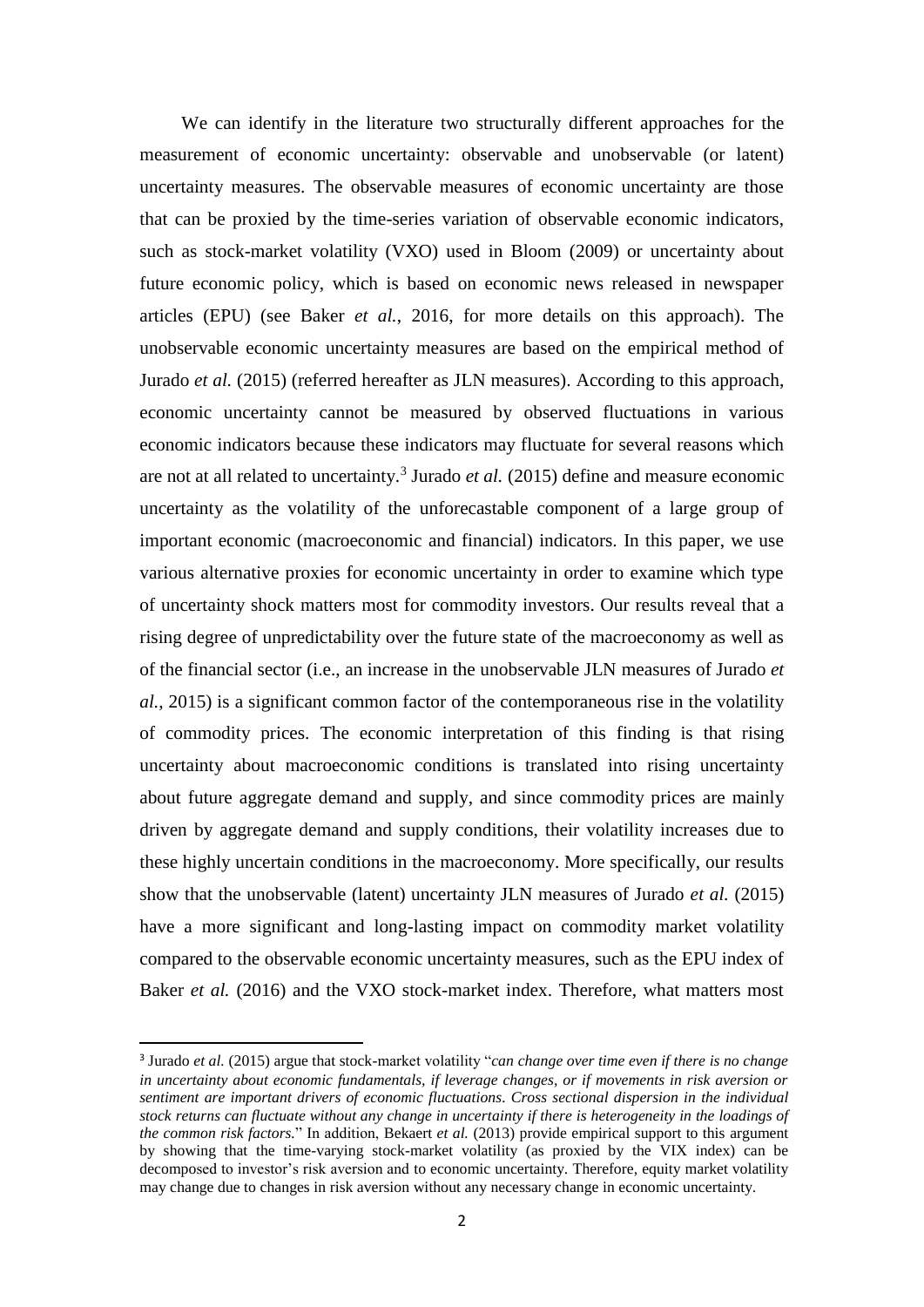for commodity investors, is not the macroeconomic and stock-market fluctuations per se, but the degree of unpredictability over these types of fluctuations. According to our findings, commodity markets are relatively immune to sudden changes in the stock-market and the uncertainty about future economic policy. What is important for investors in commodity markets is their ability to anticipate and foresee the sudden swings and turbulence in the financial sector and the macroeconomy. As long as they achieve this, commodity markets become less volatile and less correlated with macroeconomic fluctuations.

Our econometric analysis reveals that in highly unpredictable periods, commodity market volatility rises. This result sheds some light and provides a pure macroeconomic explanation of the rapid rise in the volatility of commodity prices over the 2006-2008 period. The analysis indicates that the highly unpredictable macroeconomic environment (and not the rising volatility in macroeconomic indicators) is the key determinant of the rising volatility in the commodity markets. Our findings reveal that, the more economic agents are able to predict future macroeconomic fluctuations, the less volatile commodity markets will be.

In more detail, our VAR analysis shows that the unobservable economic uncertainty shocks have a more significant (in terms of magnitude) and long-lasting impact on the volatility of commodity prices compared to observable uncertainty shocks. The estimated Impulse Response Functions (IRFs) show that a 1% positive shock in the logarithm of the JLN uncertainty index increases the volatility in the commodity price index by 1.1% in the case of a macroeconomic uncertainty shock, and by 0.6% in the case of a financial uncertainty shock, with the responses of commodity market volatility remaining positive and statistically significant for almost 15 months after the initial uncertainty shock. On the other hand, the impact of the EPU shocks on commodity market volatility has a much smaller and rather transitory effect on the volatility of commodity prices. Our estimated IRFs indicate that commodity market variance increases by 0.03% (3 basis points) after applying a 1% EPU shock and the response vanishes 2 months after the initial uncertainty shock. Our results are robust when we use alternative components of the EPU index, for example the EPU news uncertainty, the monetary policy uncertainty and the fiscal policy uncertainty proxy.

Despite the evidence from previous studies that monetary policy shocks have a significant negative impact on commodity prices, and that expansionary monetary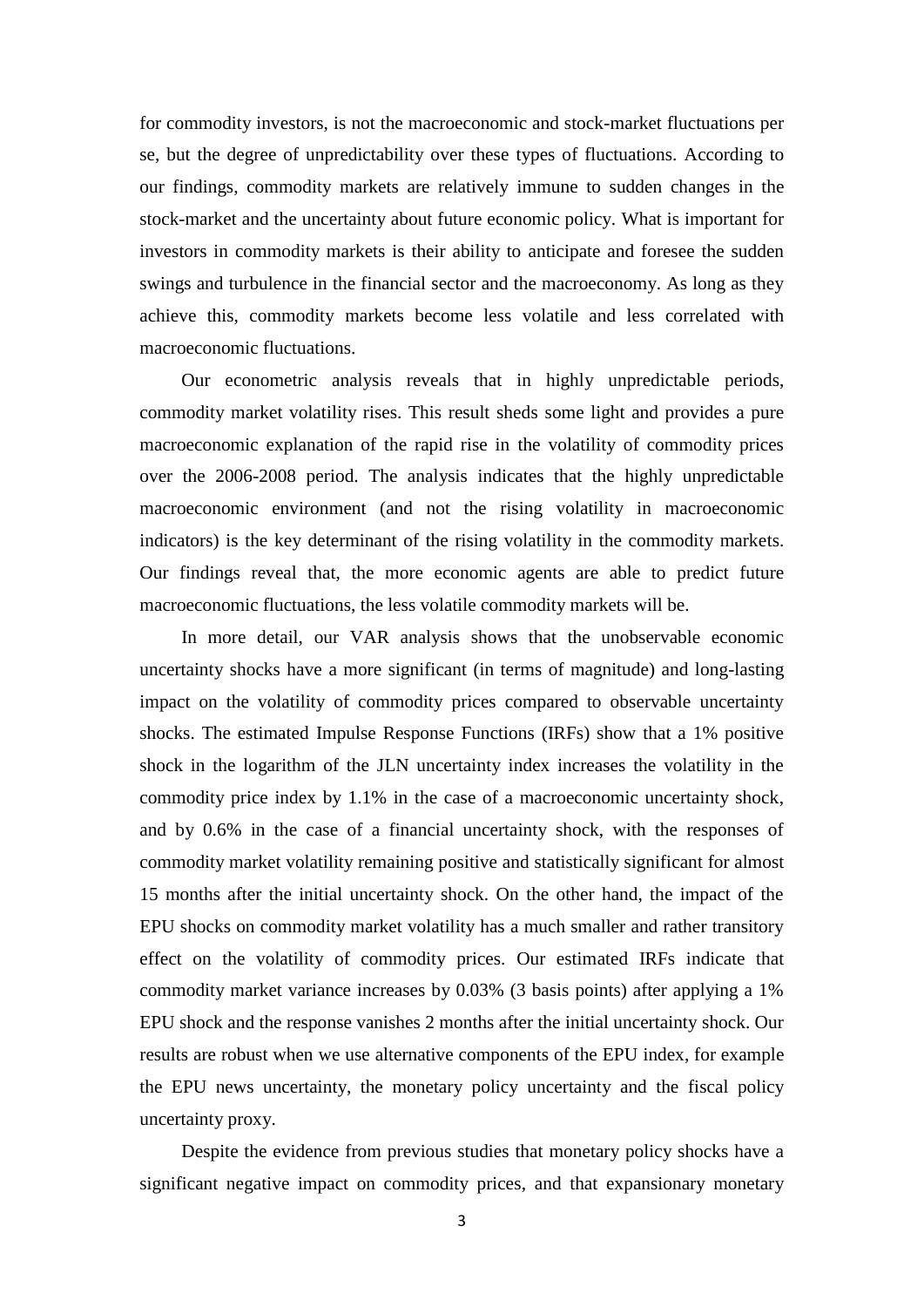policy is associated with higher commodity prices (see Frankel and Hardouvelis, 1985; Gordon and Rowenhorst, 2006; Frankel, 2008; Frankel and Rose, 2010; Gilbert, 2010; Anzuini *et al.*, 2013; Frankel, 2013; Gubler and Hertweck, 2013; Hammoudeh *et al.*, 2015), we find that the uncertainty about the future path of monetary policy has a rather transitory and insignificant impact on the volatility of commodity prices. Moreover, when examining the reverse channel of causality, we find that the JLN macroeconomic uncertainty is significantly reduced after the occurrence of commodity volatility shocks. The significant reduction of macroeconomic uncertainty after the realization of large commodity volatility episodes shows that the volatility of commodity prices represents a large fraction of the uncertainty in the macroeconomic environment, and as long as the volatility shock takes place, the future (expected) state of the macroeconomy becomes less 'foggy' as a result.

In addition to measuring the responses of uncertainty shocks on the volatility of the broad commodity futures index, we examine the impact of economic uncertainty on a panel of individual commodities. In the analysis we include the most important (in terms of liquidity of the underlying commodity futures market) commodities for the energy, metals and agricultural commodity classes. Our main results and conclusions remain unaltered when we examine the impact of uncertainty shocks on the monthly realized variance of individual commodity futures prices. More specifically, we find that the volatility of agricultural, energy and metals commodity prices increases significantly after an uncertainty shock. The instant, synchronous and significantly positive jump of the volatility of commodity prices in response to the JLN macroeconomic uncertainty shocks shows that macroeconomic uncertainty is a common (latent) factor behind the time-varying volatility of energy, metals and agricultural commodity markets. Moreover, our empirical analysis shows that the volatility of the energy commodity markets has a more instant and significant response to uncertainty shocks when compared to the volatility responses of the metals and agricultural commodity futures markets. These results are in line with the findings of the relevant literature according to which oil price and uncertainty shocks have a negative impact on the macroeconomy (Ferderer, 1996; Hamilton, 2003; Kilian, 2008; Elder and Serletis, 2010; Rahman and Serletis, 2011; Jo, 2014; Elder, 2018). In addition, we identify a reverse channel of causality, according to which, uncertainty about future economic activity significantly affects the volatility in energy commodity prices. Our work contributes to the relevant literature since we show that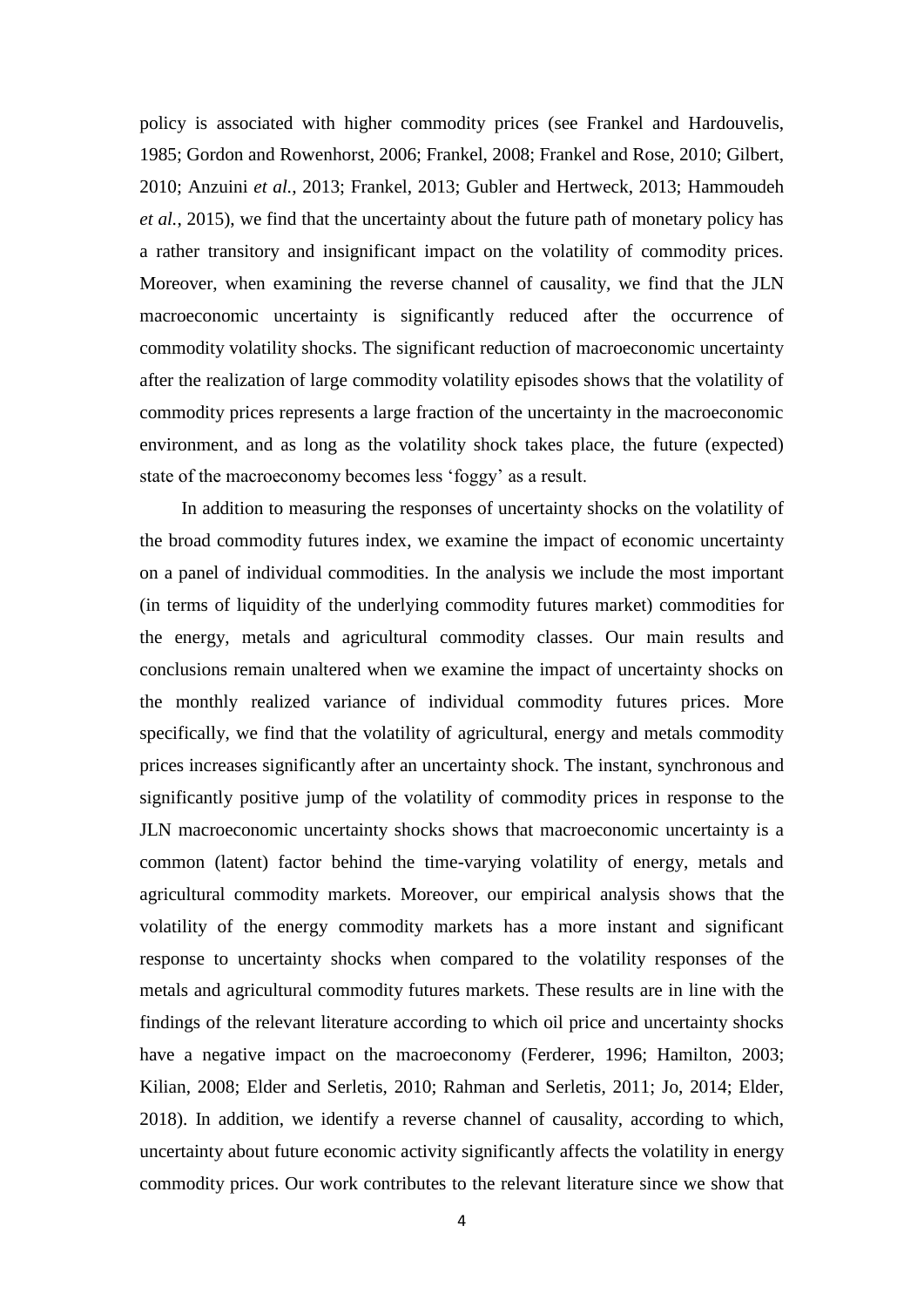there is a causal nexus between uncertainty in the macroeconomy and in the oil market. While the empirical studies in the relevant literature show that higher uncertainty in crude oil markets depresses economic activity, our analysis reveals that higher uncertainty in the macroeconomy creates more turbulence in the oil market.

Previous empirical studies exploring the common factors driving volatility in commodity markets do not provide any support for a common macroeconomic factor driving the time-variation in commodity market volatility.<sup>4</sup> Pindyck and Rotemberg (1990) were among the first to identify the "excess co-movement" of commodity prices. They conclude that this "excess co-movement" is well in excess of anything that can be explained by common macroeconomic factors like inflation, exchange rates or changes in aggregate demand. Our empirical findings provide an explanation for this puzzling phenomenon, since we empirically verify that the JLN macroeconomic uncertainty measure is a common macro factor which drives the time-varying volatility in commodity prices.

The rest of the paper is organized as follows. **Section 2** describes the data. **Section 3** presents the empirical results, while **Section 4** provides various robustness checks. Finally, **Section 5** concludes.

### **2. Data**

**.** 

#### **2.1 Commodity Futures Data**

We use the daily excess returns of the S&P GSCI indices on commodity futures prices. More specifically, we use the daily excess returns of the broad commodity futures market index as our proxy for the daily price of a basket of commodities. In addition, we obtain the individual daily time series of agricultural, energy and metals commodities of the S&P GSCI commodity futures indices. Our cross-section of agricultural commodities includes cocoa, corn, cotton, soybeans, sugar and wheat, while the cross-section of energy commodities includes crude oil, heating oil, petroleum and unleaded gasoline, and lastly, the cross-section of metals commodities includes gold, silver, copper and platinum. The commodity futures dataset covers the

<sup>4</sup> For example, Batten *et al.* (2010) show that there are no common macroeconomic factors influencing the dynamics of the monthly volatility series of metals prices. According to their findings the monthly volatility of gold prices is affected by changes in monetary factors, while the same is not true for silver. In further support of these empirical results, Hammoudeh and Yuan (2008) find that while the monetary and oil price shocks reduce the volatility of precious metals (gold and silver), they do not have the same effect for the volatility of copper prices.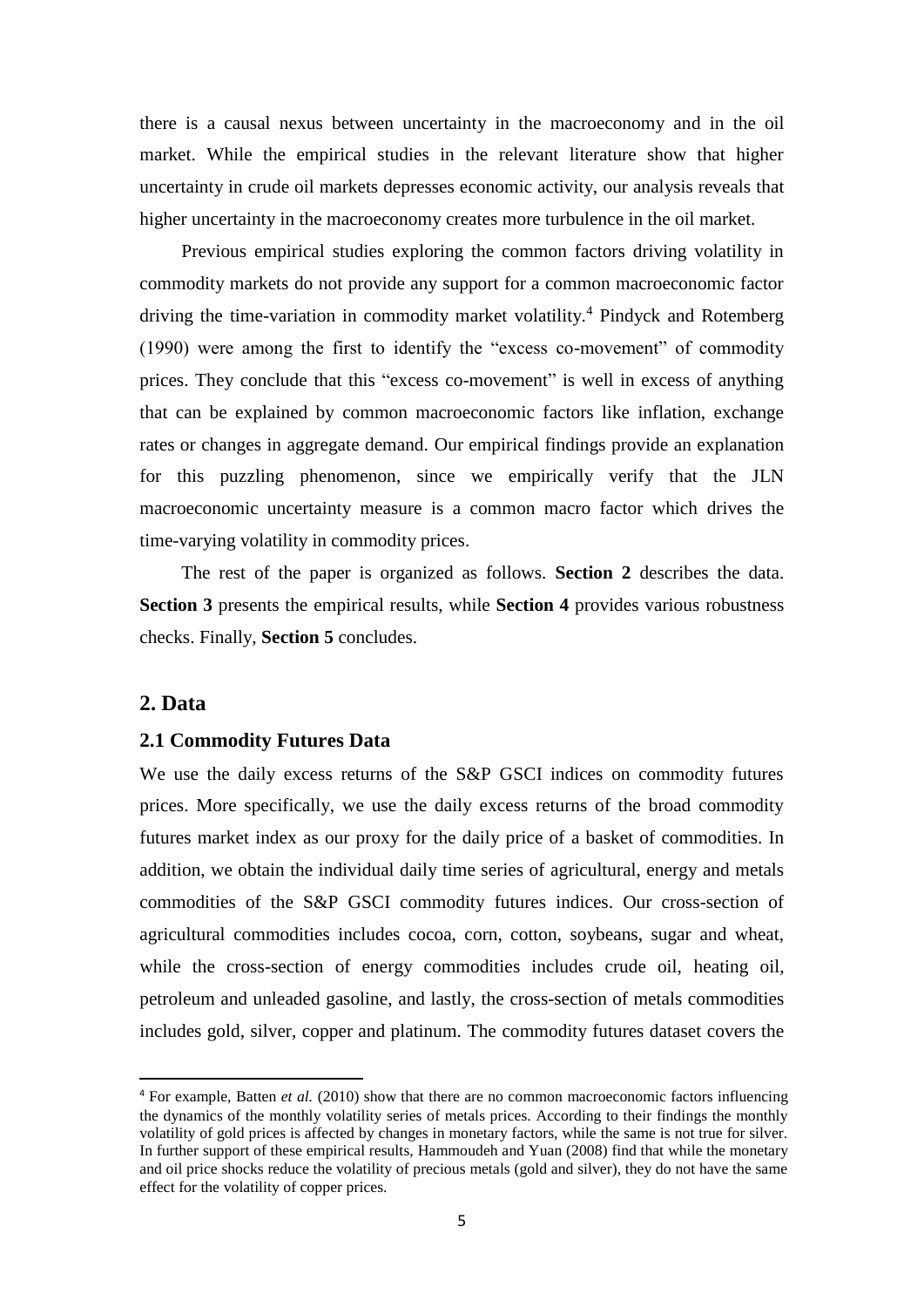period from January 1985 until December 2016. All the S&P GSCI daily series of commodity futures prices are downloaded from Datastream.

For the computation of the monthly realized variance we follow the empirical approach of Christensen and Prabhala (1998) and Wang *et al.* (2012) and estimate the realized variance as the monthly variance of the daily returns of commodity futures as follows<sup>5</sup>:

$$
RV_{t,T} = \frac{1}{T} \sum_{i=1}^{T} \left( \frac{F_{t+i} - F_{t+i-1}}{F_{t+i-1}} - \frac{\overline{F_{t+i} - F_{t+i-1}}}{F_{t+i-1}} \right)^2,
$$
(1)

where  $F_t$  is the commodity futures price on the trading day *t* and the time interval  $(t, T)$ is the number of trading days during each monthly period.  $RV_{t,T}$  is the estimated realized variance for each monthly period. Our monthly estimate of the annualized realized variance *(COMRV)* is the monthly variance of the daily returns of commodity prices (for each month), multiplied by 252 (the number of trading days in each calendar year),  $COMRV = RV_{LT} * 252$ .

#### **2.2 Economic Uncertainty Data**

**.** 

The unobserved (latent) measures of macroeconomic uncertainty (MU) and financial uncertainty (FU) are based on the JLN approach.<sup>6</sup> The JLN MU1, MU3 and MU12 uncertainty measures are the macroeconomic uncertainty series which represent the unobservable estimate of macroeconomic uncertainty with 1, 3 and 12 month forecasting horizon respectively. The same holds for the JLN FU1, FU3 and FU12 financial uncertainty variables. In the main econometric analysis, we use the 3-month ahead macroeconomic uncertainty (MU3) and financial uncertainty (FU3) measures

<sup>&</sup>lt;sup>5</sup> In financial econometrics literature the realized variance (*RV*) is usually defined as the best discrete time estimator of the quadratic return variation (*QV*) which is equal to the sum of the quadratic realized returns for a given time period (Carr and Wu, 2009). This kind of estimation is usually applied when dealing with high-frequency intraday data for which the sum of quadratic returns converges more efficiently to the integrated quadratic return variation process (Barndorff-Nielsen and Sheppard, 2002). In our case, where we deal with daily data, we follow the empirical approach of Wang *et al.* (2012) by estimating the realized variance as the monthly variance of daily commodity futures returns, as shown in Equation (1).

<sup>&</sup>lt;sup>6</sup> The measures of Jurado *et el.* (2015) are downloaded from: [https://www.sydneyludvigson.com/data](https://www.sydneyludvigson.com/data-and-appendixes)[and-appendixes.](https://www.sydneyludvigson.com/data-and-appendixes)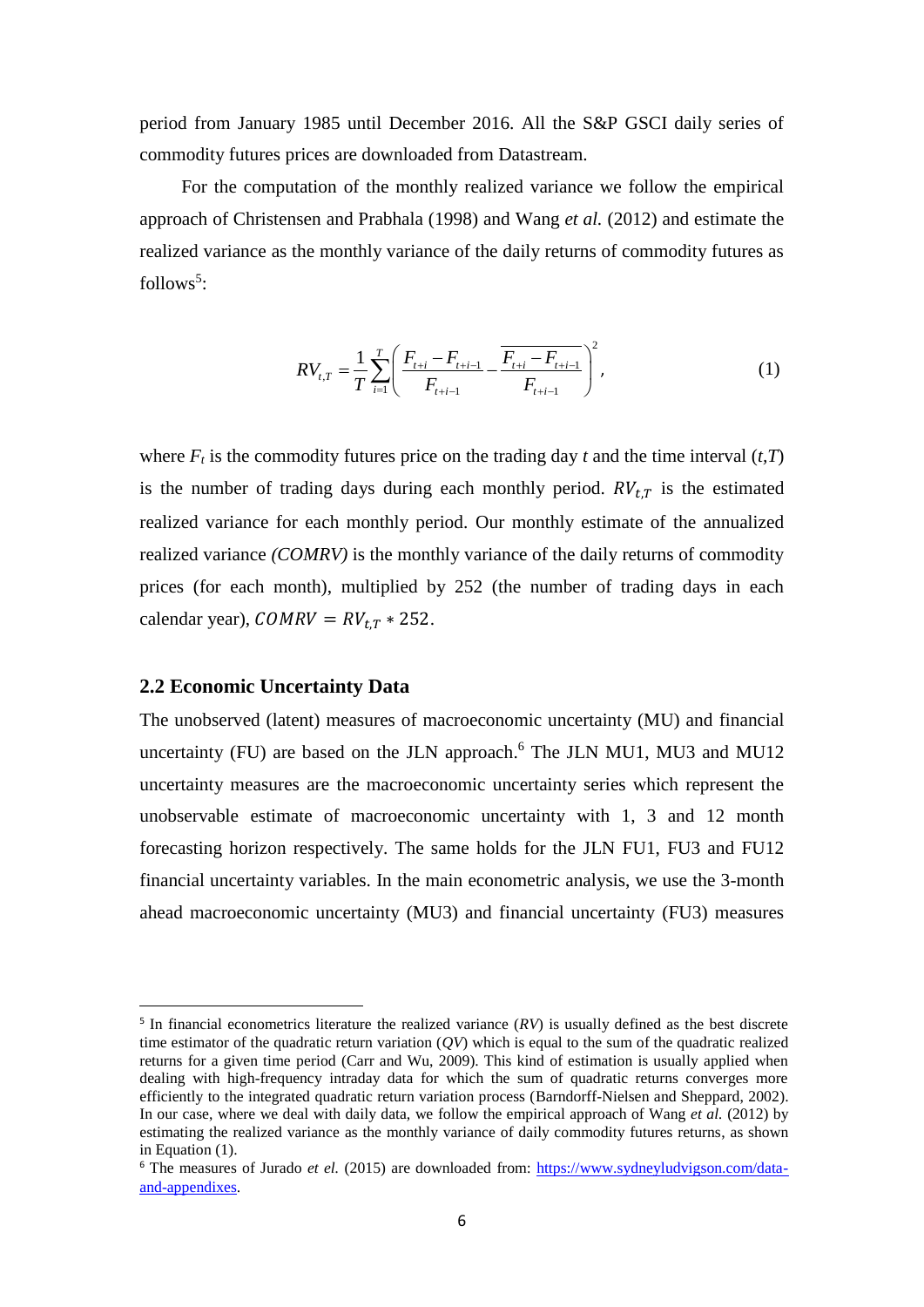as the benchmark cases. Thus, our MU and FU time series correspond to the MU3 and FU3 uncertainty series of JLN.<sup>7</sup>

Our observable measure of economic uncertainty is based on the approach of Baker *et al.* (2016), where economic uncertainty is proxied by the uncertainty about economic policy observed in economic related news in newspaper articles. We include the monthly time series for the EPU index by Baker *et al.* (2016), and its components, containing the fiscal policy uncertainty (EPUFISC), monetary policy uncertainty (EPUMON), as well as the uncertainty measure on news about economic policy (EPUNEWS) and the uncertainty measure on news about financial regulation (FRU). <sup>8</sup> We additionally include some widely accepted measures of economic uncertainty (see Bloom, 2009), such as the monthly VXO index and the realized variance of the daily returns of the S&P 500 stock-market index (SP500RV). The daily series of the S&P 500 index (SP500) and the monthly VXO data are downloaded from Datastream. All the economic uncertainty series have monthly frequency and cover the period from January 1985 until December 2016.<sup>9</sup>

#### **2.3 Macroeconomic Data**

We obtain monthly time series data for the U.S. industrial production index and employment in the manufacturing sector (MIPI and MEMP). We additionally estimate the slope of the term structure (or term spread) as the difference between the 10-year constant U.S. government bond yield and the 3-month U.S. treasury bill rate (TERM). Lastly, we use the U.S. effective exchange rate (EXCH) and the logarithm of the crude oil price (OILP). All the monthly macroeconomic time-series variables used in our analysis are downloaded from Datastream and cover the period from January 1985 until December 2016.

#### **3. Empirical Results**

1

### **3.1 Descriptive Statistics and Unit Root Tests**

<sup>&</sup>lt;sup>7</sup> For robustness purposes, we provide additional results using the JNL MU1, MU12 and FU1, FU12 measures of economic uncertainty. The empirical findings using these measures of uncertainty remain unaltered. These additional results can be provided upon request.

<sup>8</sup> The measures of Baker *et al.* (2016) are downloaded from the EPU website at: [http://www.](http://www/) policyuncertainty.com.

<sup>&</sup>lt;sup>9</sup> The realized variance (SP500RV) of the S&P 500 index has been estimated by applying the same methodology as in Equation (1).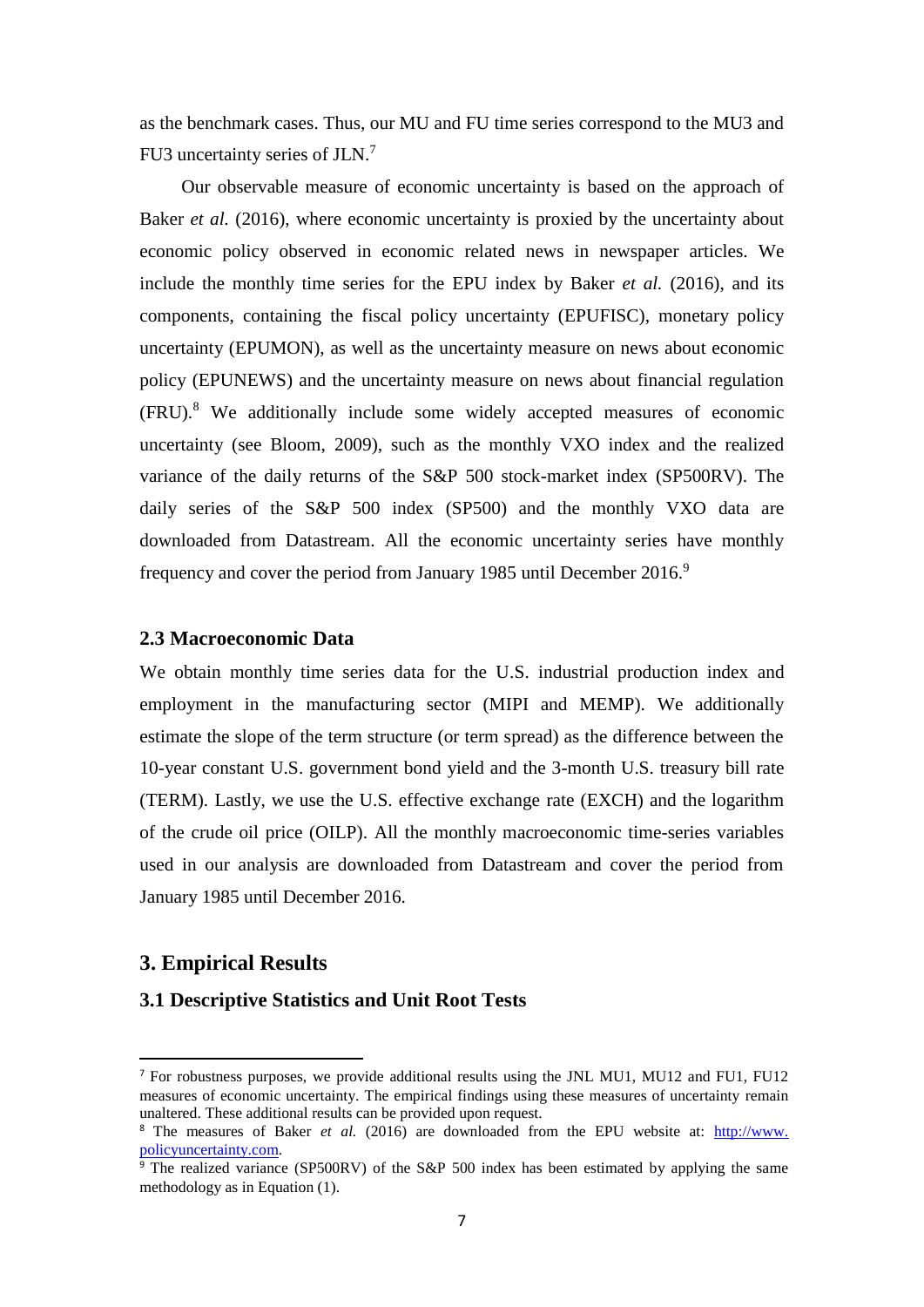**Table 1** presents the descriptive statistics along with the respective unit-root tests of the commodity price volatility, the various uncertainty measures and the financial and macroeconomic control variables which are used in the empirical analysis.<sup>10</sup>

#### [Insert Table 1 Here]

From **Table 1** we observe that all explanatory variables are stationary (both the ADF and the PP unit root tests reject the hypothesis of a unit root for all variables). The only exceptions are the log of the manufacturing industrial production index and the log of the U.S. employment in the manufacturing sector for which we cannot reject the hypothesis of a unit root. Furthermore, the means of the logarithmic uncertainty measures have nearly equal values (for example, the mean value of the log of the EPU index is 4.639 while the mean of the log of the MU index is 4.356). In contrast, the volatility (i.e., the standard deviation) of the observable economic uncertainty indices like the VXO and the EPU index is nearly three times larger compared with the standard deviation of the unobservable JLN MU index. **Figures 1** and **2** below show the contemporaneous time series movements of the realized variance (COM*RV*) of the commodity price index and the MU and FU uncertainty series respectively.

### [Insert Figure 1 Here] [Insert Figure 2 Here]

**Figure 1** shows the contemporaneous movements of the JLN MU and the realized variance (COM*RV*) in commodity prices. We can observe that rapid rises in MU are followed by volatility spikes in the commodity price index and that the realizations of large shocks in the RV of commodity prices (e.g., the 2008-2009 volatility episode) are followed by a less uncertain (as indicated by a rapid reduction in the MU index) macroeconomic environment. **Figure 2** shows the respective

<sup>&</sup>lt;sup>10</sup> The time series variables of unobserved macroeconomic and financial uncertainty (namely the MU and FU variables) have been multiplied with 100 to be comparable with the observable economic uncertainty measures like the EPU level and its components. This transformation is essential to measure and compare the magnitude of the impact between observable (EPU) and unobservable (MU and FU) uncertainty shocks. Using this transformation, the estimated Impulse Response Functions (IRFs) based on the VAR models are of the same magnitude, and thus their impact can be directly comparable.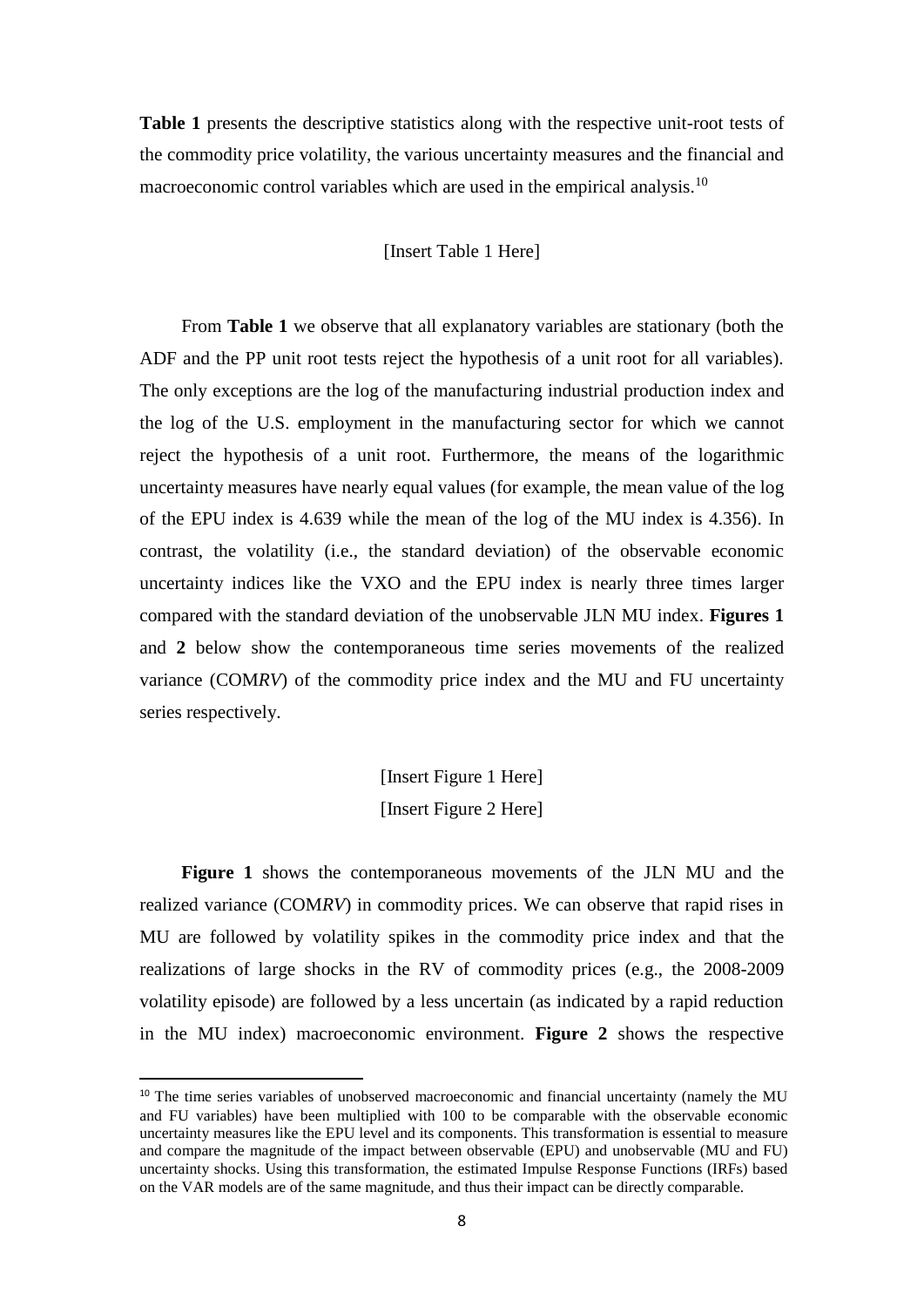contemporaneous movements of the JNL FU index and the variance of the commodity price index. The relationship between FU and commodity price RV is similar with that of MU and RV, but we can identify that some spikes in the FU index are not followed by analogous commodity market volatility jumps.

### **3.2 The Impact of Uncertainty Shocks on Commodity Price Volatility**

#### **3.2.1 The Impact of Unobservable Uncertainty Shocks**

In this section we present the results of our multivariate (6-factor) VAR model in which we include the logarithm of the manufacturing industrial production index (MIPI)), the logarithm of the manufacturing employment (MEMP)), the logarithm of the uncertainty index  $(log(Uncertainty) - MU$ , FU or EPU accordingly), the term spread (TERM) (the difference between the 10-year U.S. government bond yield and the 3-month U.S. T-bill rate), the logarithm of the monthly price S&P500 index (SP500RV) and the realized variance of the daily returns of commodity futures price index (COMRV)) as endogenous variables.<sup>11</sup> The estimated 6-factor model is inspired by the multivariate VAR models of Bloom (2009) and Baker *et al.* (2016).<sup>12</sup> The reduced form VAR model is given in Equation (2) below:

$$
Y_t = A_0 + A_1 Y_{t-1} + \dots + A_k Y_{t-k} + \varepsilon_t,
$$
\n(2)

where  $A_0$  is a vector of constants,  $A_1$  to  $A_k$  are matrices of coefficients and  $\varepsilon$ , is the vector of disturbances which have serially uncorrelated disturbances, zero mean and a variance-covariance matrix  $E(\varepsilon_t, \varepsilon_t) = \sigma_{\varepsilon}^2 I \cdot Y_t$  is the vector of endogenous variables. All variables are in monthly frequency and cover the period from January 1985 to December 2016. The ordering in our 6-factor VAR model is as follows:

<sup>&</sup>lt;sup>11</sup> With the term 'uncertainty' we denote all the alternative economic uncertainty indices we employ to measure the impact of the different indicators of economic uncertainty. Economic uncertainty refers both to macroeconomic and financial uncertainty. In our empirical analysis, in the main paper and the online appendix, we use five different indicators of economic uncertainty and four different indicators of financial uncertainty, thus, we estimate a total of nine multivariate VAR models.

 $12$  Since we want to examine the impact of uncertainty shocks on the commodity price volatility, and since the commodity prices are directly linked to the manufacturing production process, we choose to include the manufacturing industrial production and employment (instead of the respective aggregate figures for U.S. industrial production and employment which are being used in the VAR model of Bloom (2009) and Baker *et al.* (2016)). Another minor difference is that instead of the Federal Funds rate (FFR) and the logarithm of the consumer price index (log(CPI)), we use the term spread which includes the expectations about the future level of short-term interest rates and inflation. In addition, in our baseline VAR model we exclude the wages and the working hours.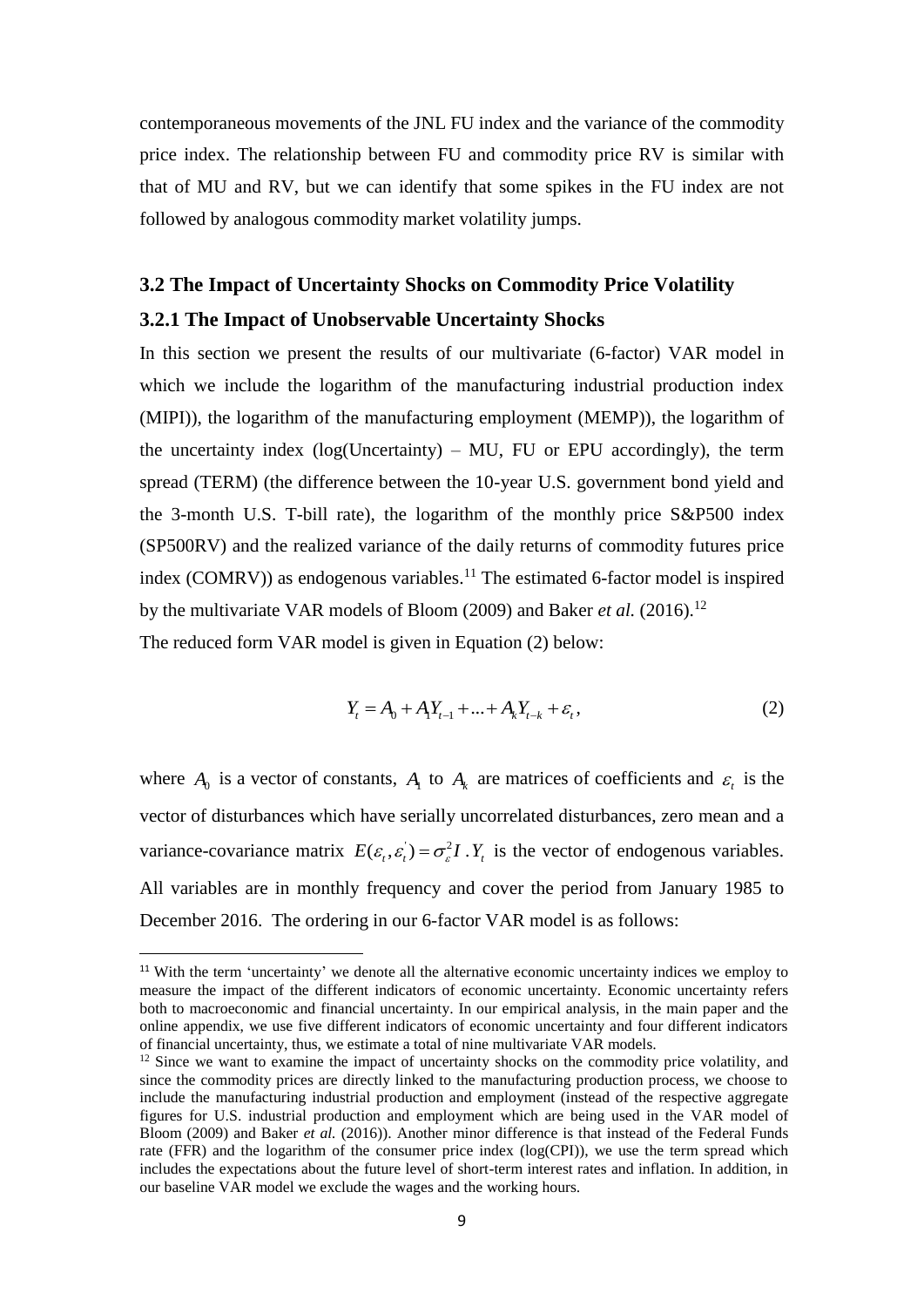$$
Y_{t} = [MIPI_{t} MEMP_{t} MU_{t} TERM_{t} SP500_{t} COMRV_{t}].
$$
\n(3)

Following the modeling approach of Bekaert *et al.* (2013), we choose to place macroeconomic variables first and the financial variables (term spread, stock-market, and commodity market) last in the VAR ordering selection due to more sluggish response of the former compared to the latter ones. We estimate a VAR model with 4 lags (*k=4* in Equation (2)). The VAR(4) model is selected based on the Frechet and the Akaike optimal lag-length VAR criteria. <sup>13</sup> **Table 2**, reports the Granger causality tests between the alternative proxies of economic uncertainty and the volatility of the commodity price index. The tests are conducted using the baseline 6-factor VAR model given in Equation (3), in order to control for different macroeconomic and financial shocks like the industrial production and the interest rates (term spread) shocks. We estimate a total of nine VAR models by placing the nine alternative economic uncertainty proxies as the third variable of the VAR ordering (in the place of MU as shown in Equation (3)).

#### [Insert Table 2 Here]

From **Table 2**, we can observe that almost all proxies of economic uncertainty Granger cause the realized variance of the commodity price index (COMRV). More specifically, the financial uncertainty (FU), the macroeconomic uncertainty (MU) and the economic policy uncertainty (EPU) (and its main components) Granger cause the volatility of the commodity price index. In addition, the causality tests reveal a bidirectional causal relationship between commodity market volatility and the JLN macroeconomic uncertainty (MU) measure. The changes in the RV of commodity price index cause changes in MU. Conversely, as Panel C of **Table 2** indicates, while the volatility in the S&P 500 index and the financial regulation uncertainty (FRU) index have a causal effect on commodity market volatility, we fail to reject the hypothesis of no causality when conducting the test between the logarithm of the VXO index and the realized variance of the commodity market index (COMRV).

<sup>13</sup> We additionally run the VAR(3) model to compare the results with the VAR(3) model of Baker *et al.* (2016). When estimated a VAR model with 3 instead of 4 lags, the main results and conclusions remain unaltered. The estimated IRFs for the VAR(3) model are provided upon request.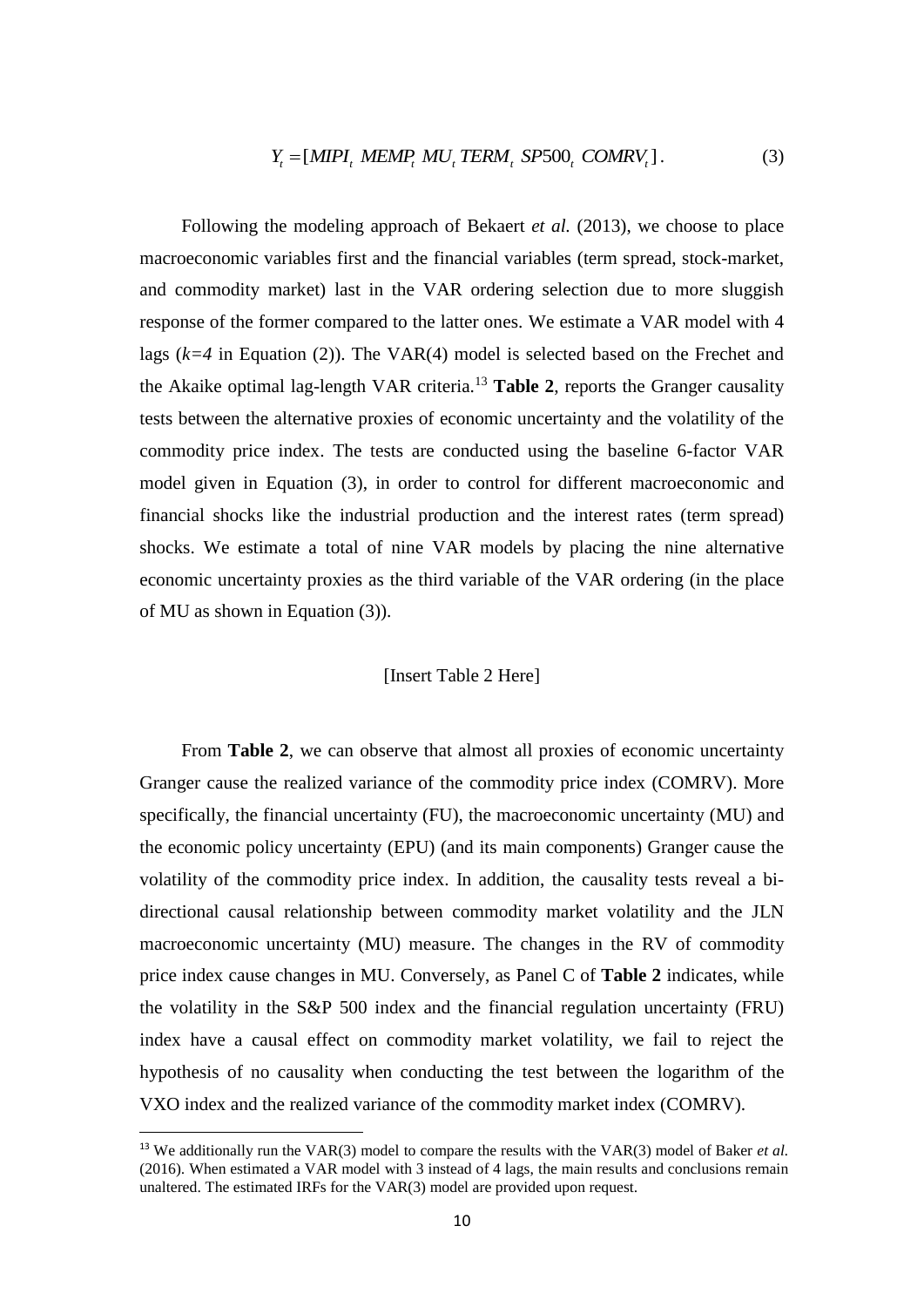The empirical analysis continues by measuring the impact of uncertainty shocks on the volatility of commodity prices. The impact of uncertainty shocks is quantified by estimating the Impulse Response Functions of the multivariate VAR model presented in Equation (3). More specifically, we base our analysis on the estimated IRFs between the logarithm of the various uncertainty indices and the realized variance of the commodity futures price index (COMRV). We firstly estimate the 6 factor VAR in which we use the unobserved proxy for macroeconomic uncertainty, i.e., the MU measure. The estimated Impulse Response Functions (IRFs) between macroeconomic uncertainty (MU) and the realized variance of the commodity futures price index (COMRV) are given in **Figure 3**. 14

#### [Insert Figure 3 Here]

The estimated IRFs in **Figure 3** show that a one percentage point (1%) shock in macroeconomic uncertainty (MU) raises the monthly variance of the commodity price index (COMRV) by almost 1.1% for the first 3 months after the initial shock. The effect is observed to be both positive and statistically significant for almost 15 months after the initial shock of uncertainty. Essentially, we find that an increase in the JLN unobservable MU measure has a tremendous and long-lasting impact on the volatility of commodity prices. <sup>15</sup> Our results are in sharp contrast with the findings of the relevant literature (for example, Batten *et al.*, 2010), according to which there are no macroeconomic factors influencing the volatility of the commodity price series. Contrary to this, our analysis reveals that the MU factor is a significant determinant of the time-variation in the broad commodity futures price index, and provides evidence for the existence of a common macroeconomic factor for commodity volatility.

1

<sup>&</sup>lt;sup>14</sup> In our online appendix we report the estimated orthogonalized Impulse Response Functions in which the shocks in the VAR model are orthogonalized using a Cholesky decomposition. According to Pesaran and Shin (1998), the generalized IRFs are invariant to the ordering of the variables in the VAR model, while the OIRFs are highly sensitive to the VAR ordering. For this reason, in our robustness section, we report the estimated OIRFs for different VAR orderings of the endogenous variables including in the VAR system. Following Pesaran and Shin (1998), we do not have to report the results of the estimated reduced form IRFs for different VAR orderings, since these IRFs are VAR ordering invariant. In addition, our results and basic conclusions remain unaltered when we estimate the OIRFs instead of the generalized ones. Koop *et al.* (1996) and Diebold and Yilmaz (2012) give further empirical support on these findings.

<sup>&</sup>lt;sup>15</sup> In the next paragraphs, we provide further robustness and empirical support to this finding. We show that the MU shocks have a significant and long-lasting impact on the volatility of individual commodity prices (e.g., metals and agricultural products), and not only on the variance of the broad commodity price index.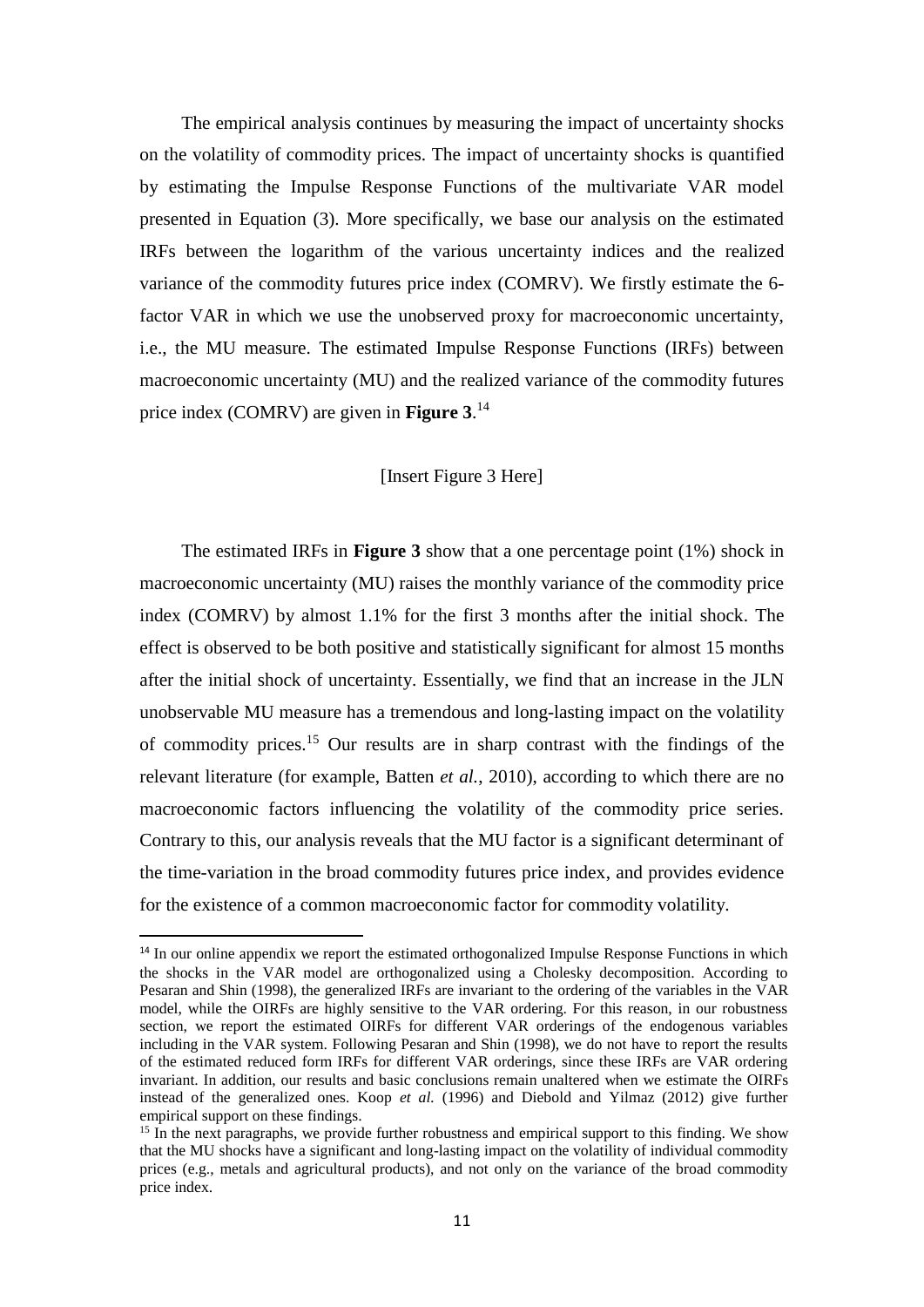When examining the reverse channel of causality, we find that a positive shock in the realized variance (COMRV) of commodity prices reduces macroeconomic uncertainty (MU) in the short to medium run (2 months after the initial commodity volatility shock). The negative effect reaches its maximum 10 months after the initial commodity volatility shock and remains significant (i.e., statistically different from zero according to the bootstrapped 95% confidence interval) for approximately 25 months after the initial uncertainty shock. The more sluggish response of macroeconomic uncertainty to changes in the volatility of commodity prices is somewhat expected. The economic interpretation of this negative response has its roots in the construction of the unobservable JLN macroeconomic uncertainty index. This index has been estimated as the purely unforecastable component of macroeconomic fluctuations, thus, when a large commodity volatility episode is materialized, the uncertainty (or the degree of unpredictability) in the macroeconomy falls because of the realization of the volatility shock in commodity markets. Our VAR analysis indicates that when a large shock in commodity markets materializes, then a large fraction of the 'foggy' and uncertain state of the future path of the macroeconomy disappears. These are the first empirical findings showing that the increasing volatility in commodity markets has significant bi-directional linkages with the time-varying degree of unpredictability in macroeconomic fluctuations.

Moreover, we estimate the same 6-factor VAR model of Equation (1) with the financial uncertainty (FU) index instead of the macroeconomic uncertainty (MU) index. The financial uncertainty (FU) index (just like the MU index) is an unobservable uncertainty index which measures the degree of unpredictability in financial markets. **Figure 4** shows the estimated IRFs between the realized variance (COMRV) in the commodity market index, and the logarithm of the financial uncertainty (FU) index, along with the 95% bootstrapped confidence intervals.

#### [Insert Figure 4 Here]

From **Figure 4** we can observe that an innovation in financial uncertainty (FU) results to an instantaneous increase in commodity price volatility. More specifically, a 1% positive shock in FU results to a persistent increase in commodity market volatility which reaches its maximum (0.4%) in the first 5 months after the initial FU shock and remains positive and statistically significant (within the bootstrapped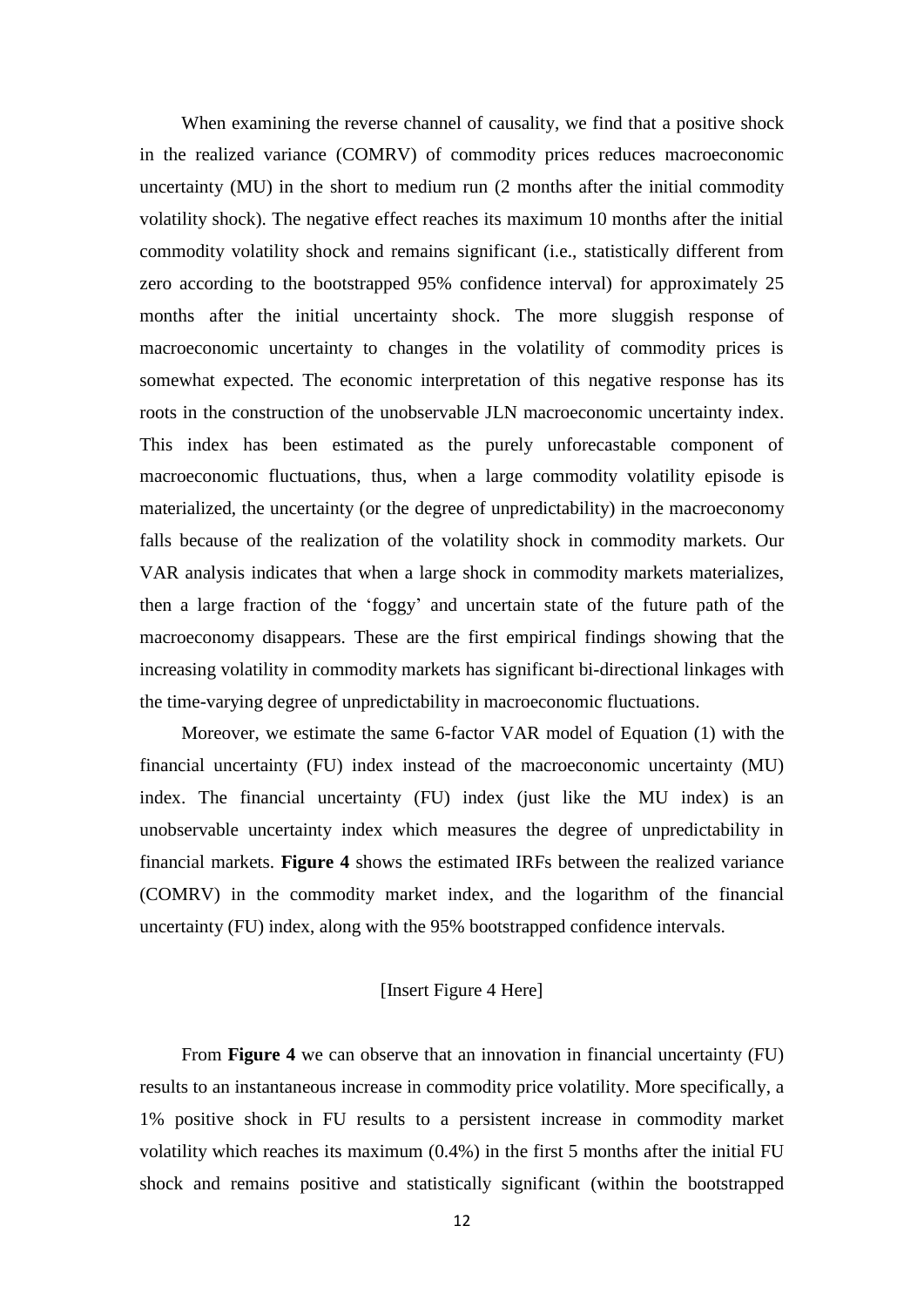confidence interval) for 14 months after the initial shock. Our results, indicate that both the JNL MU and FU shocks have a significant (in terms of magnitude) and longlasting impact in commodity market volatility. Simply put, when the future state of the macroeconomy and the financial system becomes foggy, the price variability in commodity markets increases as a response. Our VAR analysis additionally shows that the MU shocks have a more significant impact on the RV in commodity markets when compared to the respective impact of FU shocks. Thus, uncertainty about macroeconomic conditions seems to be more important factor that drives time variation in commodity market volatility, when compared to financial uncertainty. In addition, **Figure 4** shows that the estimated IRFs of FU to commodity RV shocks are statistically insignificant. These empirical findings show that, while macroeconomic uncertainty is significantly reduced after the occurrence of large volatility swings in commodity markets, the financial uncertainty remains unaffected and immune to changes in commodity market turbulence. Unlike the MU index, the FU index does not have a significant response to commodity market volatility shocks. The Granger causality tests in **Table 2** lead us to the same conclusion, since we confirm a bidirectional causality between MU and commodity market RV, and unidirectional causality from FU to commodity market RV.

#### **3.2.2 The Impact of Observable Uncertainty Shocks**

In this section we present the results from the VAR analysis when we use some widely accepted proxies of economic uncertainty which are based on observable variations of macroeconomic and financial indicators. For example, Bloom (2009) proposes the stock-market uncertainty index (VXO) and the volatility of the S&P 500 price index (SP500RV) as proxies for economic uncertainty. In addition, Baker *et al.* (2016) construct an economic policy uncertainty index (EPU) which quantifies the economic policy uncertainty and is based on newspaper articles. The analytical methodology for the construction of the EPU index and its respective components (EPU news policy uncertainty index (EPUNEWS), fiscal policy uncertainty index (EPUFISC) and monetary policy uncertainty index (EPUMON)) can be found in Baker *et al.* (2016). Unlike the JNL MU and FU uncertainty series, the EPU index, the VXO index and the realized variance of the returns of the S&P 500 index (SP500RV) are observable indicators of economic fluctuations and, according to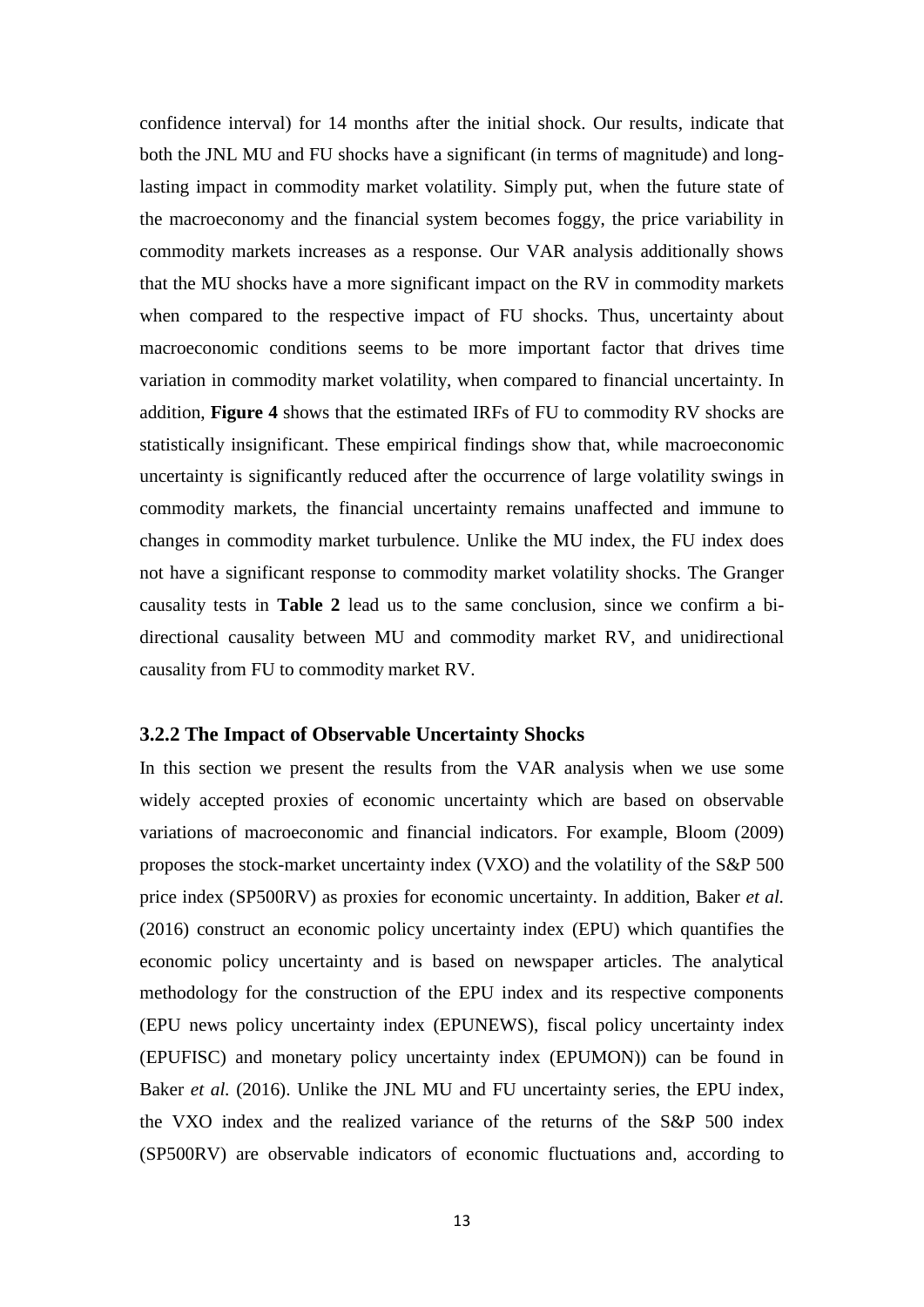Jurado *et al*. (2015), may fluctuate for reasons which are uncorrelated with economic uncertainty. Therefore, by estimating the impact of these alternative uncertainty measures, we can empirically examine which type of uncertainty shock matters most for commodity investors. **Figure 5** shows the IRFs between the EPU index, as well as its components, and the RV in commodity market index.

#### [Insert Figure 5 Here]

Both the magnitude and the responses of the realized variance of the commodity price index to EPU shocks are much smaller when compared to the respective response of the commodity price RV to MU shocks that was presented in the previous section (**Figure 3**). For example, the commodity price index increases by 0.03% (3 basis points) in response to a positive 1% EPU shock. This effect is statistically significant only for the first month and vanishes after the second month. In addition, the response of commodity price volatility to the rising uncertainty about economic news (the news component of the economic policy uncertainty index (EPUNEWS)) is of a similar magnitude. These results show that, unlike the stock-market volatility (Antonakakis *et al.*, 2013; Liu and Zhang, 2015; Arouri *et al.*, 2016), the commodity market volatility seems to be relatively immune and less significantly affected by the observed uncertainty measures about future economic policy. Any kind of economic news which reveal a more uncertain economic environment, has a small and transitory impact on the volatility of commodity prices. In addition, the fiscal and the monetary policy components of the uncertainty index, have also a transitory impact on commodity price volatility, which vanishes after the second month of the initial shock.

Furthermore, we estimate the baseline VAR model of Equation (2), in which we utilize some additional proxies of economic uncertainty, which have been proposed in the relevant literature, such as the stock-market volatility of the S&P 500 index, the VXO implied volatility index and the financial regulation index (FRU). **Figure 6** shows the estimated IRFs for the commodity RV-uncertainty pair when we use the RV of the S&P 500 index, the VXO index and the FRU index as alternative measures of uncertainty in the VAR model.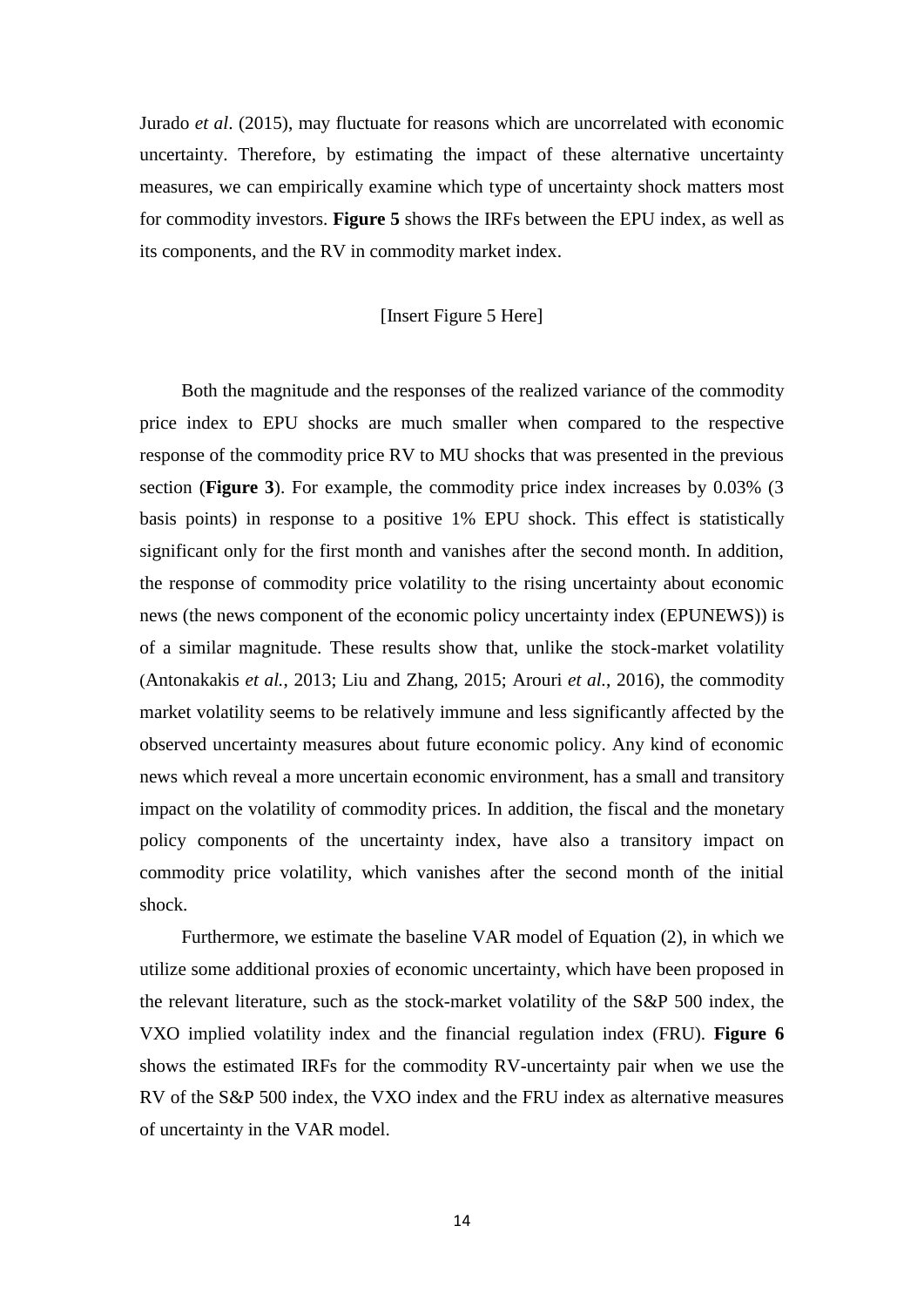#### [Insert Figure 6 Here]

The stock-market volatility and financial regulation uncertainty shocks have a positive, but small and transitory impact on commodity price volatility. For example, a one percentage point (100 basis points) shock in the logarithm of the VXO index increase the volatility in commodity prices by nine (0.09%) and two (0.02%) basis points respectively, with the effect being statistically insignificant. Overall, our results cannot verify the volatility spillovers hypothesis (Arouri *et al.*, 2011; Diebold and Yilmaz, 2012). While for example, Diebold and Yilmaz (2012) find that there are significant volatility spillover effects from equity to commodity markets, our VAR analysis shows that the impact of stock-market volatility is transitory and small.

## **3.2.3 The Impact of Uncertainty Shocks on the Volatility of Individual Commodity Markets**

In this section, we conduct a disaggregated VAR analysis in which we measure the impact of uncertainty shocks on the realized variance (COMRV) of individual commodity prices. Instead of measuring the impact on the broad commodity price index, we measure the impact of uncertainty shocks on the volatility of various agricultural, metals and energy commodities. By using this approach, we implicitly examine whether economic uncertainty is a common volatility risk factor, not only for the aggregate, but also for the individual commodity markets. We estimate 14 models of the baseline VAR of Equation (2), in which we use the RV of each one of the 14 individual commodity prices instead of the broad commodity index. We employ the VAR analysis using the MU and FU measures as economic uncertainty proxies, as we have shown in the previous sections that the RV of the commodity price index has an instant and highly persistent response to MU and FU shocks only. <sup>16</sup> **Figure 7** shows the estimated IRFs for the VAR models in which the volatility of the various agricultural commodity prices is used as the endogenous variable and MU as the economic uncertainty measure.<sup>17</sup>

<sup>&</sup>lt;sup>16</sup> For brevity, we do not report the responses of the volatility of commodity prices to EPU and stockmarket volatility shocks like we did in subsection 3.2.2 for the broad commodity price index. The responses to EPU and stock-market volatility shocks of the volatility series of individual commodities are found to be insignificant. These results can be provided upon request.

<sup>&</sup>lt;sup>17</sup> The VAR analysis, in this section, is employed over the period from January 1988 to December 2016 which is the common sample for the prices of the 14 individual commodities.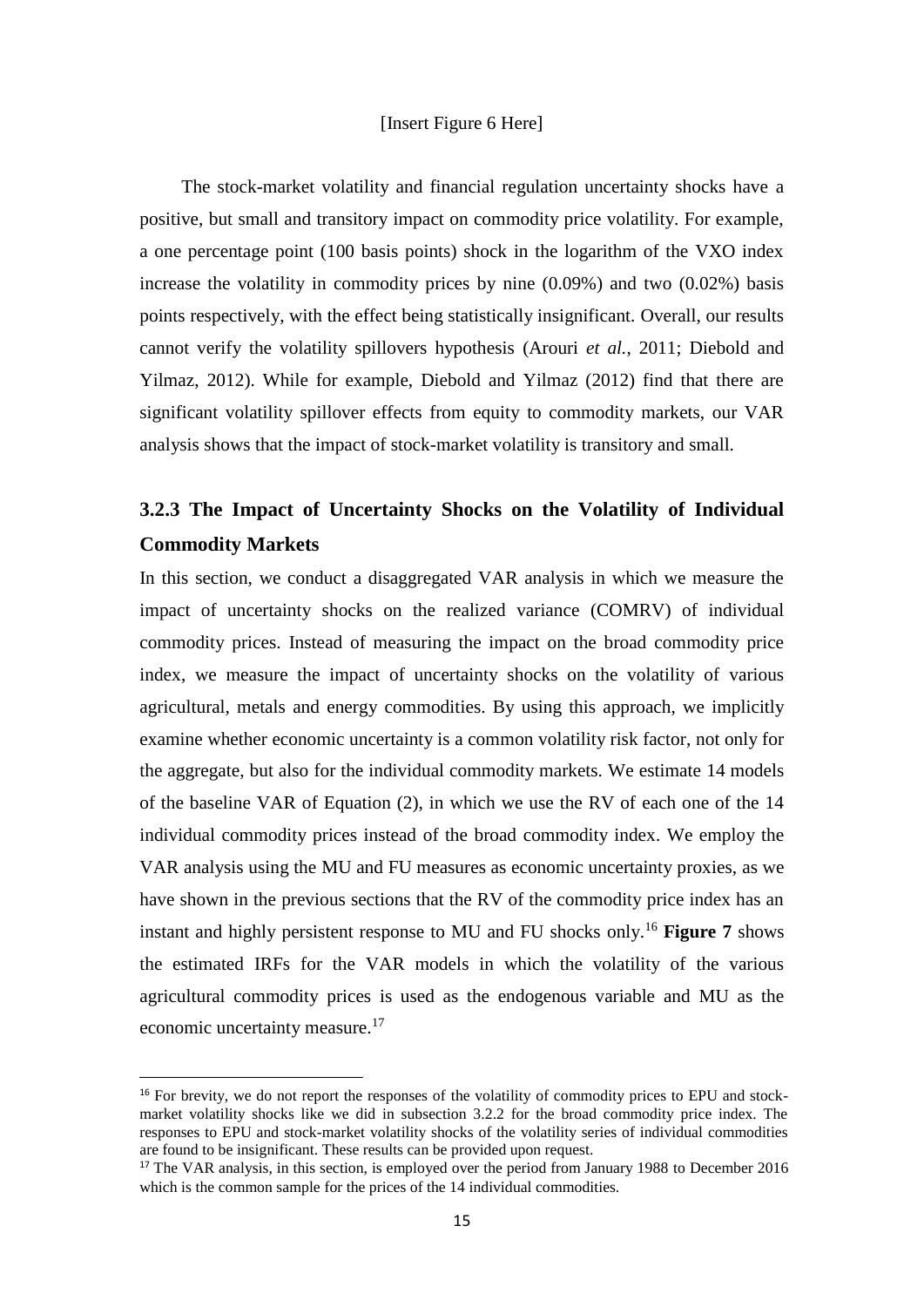#### [Insert Figure 7 Here]

The estimated responses of the volatility of agricultural products on the MU shocks are all positive and statistically significant. Our VAR analysis shows that an 1% MU shock results to an approximately 0.2-0.5% increase in the monthly realized variance (RV) of the agricultural commodity futures markets. This effect is persistently positive and reaches its maximum 2-3 months after the initial shock in all agricultural commodities under consideration. The estimated response of the RV of corn, wheat and sugar prices to a MU shock is more persistent (the effect remains statistically significant for many months after the initial shock). In contrast, the IRFs show that the MU series is relatively immune to volatility shocks of agricultural commodities. The only exceptions are sugar and wheat which have a positive and significant impact on MU. **Figure 8** shows the estimated IRFs between macroeconomic uncertainty (MU) and the realized variance in energy commodity markets.

#### [Insert Figure 8 Here]

The results indicate that the response of volatility of the energy commodity markets is prompt and long lasting when compared with agricultural markets. For example, a 1% MU shock results to a 2.5% increase in the volatility of crude oil prices, and to a 2.2% increase in the volatility of heating oil prices. This effect is statistically significant for 18 months after the initial macroeconomic shock. In addition, a positive shock in the volatility of energy commodity markets reduces macroeconomic uncertainty. These results indicate a bi-directional causal relationship between energy commodity markets and macroeconomic uncertainty. These findings are in line with Hamilton (1983), Ferderer (1996), Hamilton (2003) and Elder and Serletis (2010) according to which oil price and volatility shocks are closely linked with the state of the macroeconomy and are significant indicators of U.S. economic recessions. Finally, **Figure 9** shows the estimated IRFs between MU and the commodity in metals commodity markets.

[Insert Figure 9 Here]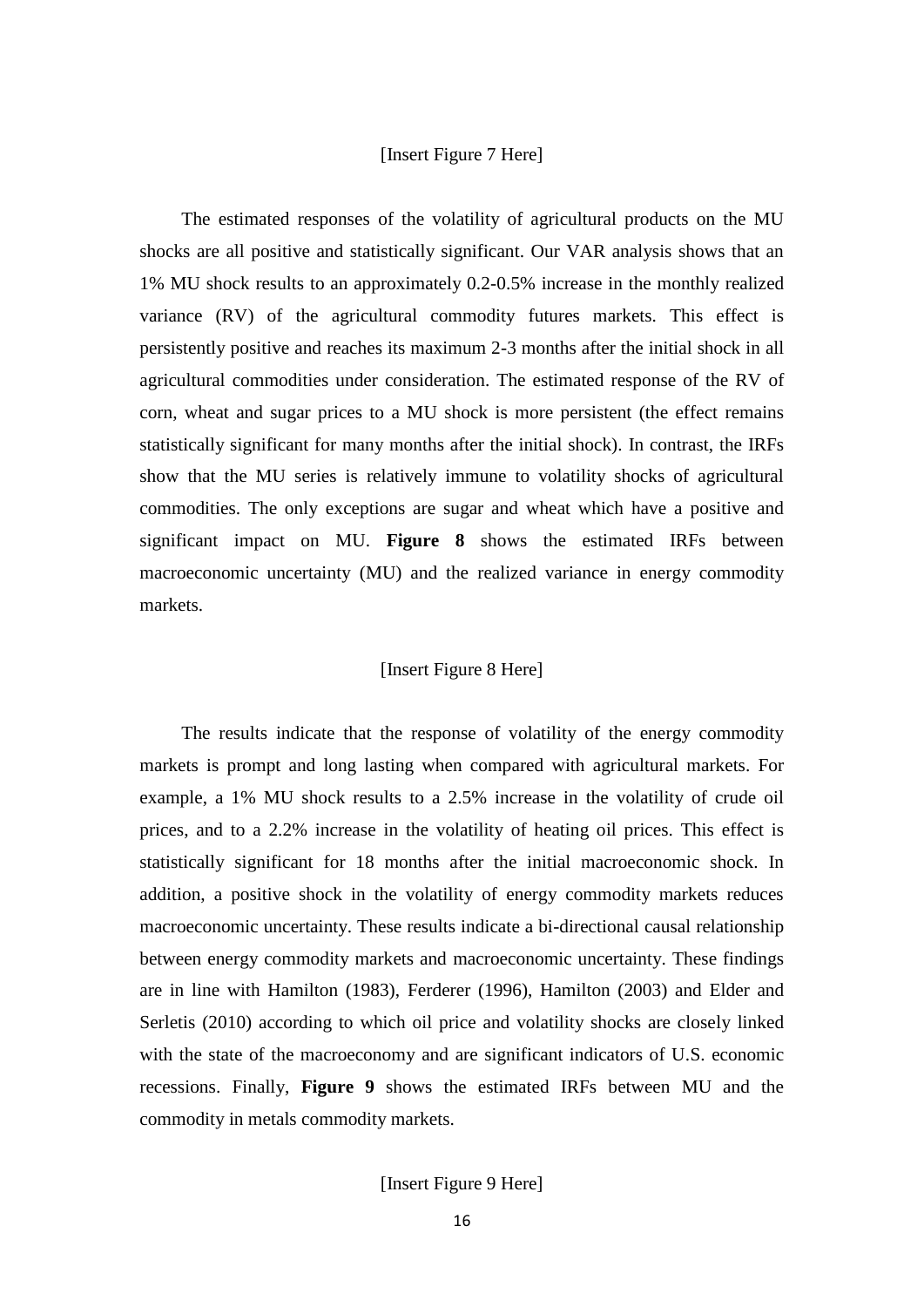The IRFs from **Figure 9** show that the effect of MU shocks in metals markets is again positive and statistically significant. More specifically, our estimated IRFs show that a 1% positive MU shock results to an almost equal magnitude increase (about 1%) on the volatility of the copper, silver and platinum prices, with the effect being statistically significant for about 15 months after the initial MU shock. The effect of MU shocks is slightly lower on the volatility of gold prices. Lastly, the impact of financial uncertainty (FU) shocks to the volatility of individual commodity prices is again significant, but is of a lower magnitude compared to respective impact of MU shocks. The results of our VAR analysis, in which we use the FU instead of the MU as the endogenous variable in the VAR model for the agricultural, energy and metals markets, can be found in our online Appendix.

#### **4. Robustness**

In the online Appendix we conduct various robustness checks to supplement our empirical results, following the VAR analysis of the main paper. First, we estimate the Orthogonalized Impulse Response Function (OIRFs) using a Cholesky decomposition instead of the Generalized IRFs that we report in the main empirical section. We observe that our main findings remain unaltered. Furthermore, we report the estimated OIRFs for alternative VAR orderings, following the VAR ordering of Bloom (2009) and Jurado *et al.* (2015), and we find that our results remain robust. Moreover, motivated by the empirical studies on the significance of exchange rates (Gilbert, 1989; Chen *et al.*, 2010) and crude oil price shocks (Du *et al.*, 2011; Nazlioglu and Soytas, 2012; Shang *et al.*, 2016) for the price and the volatility path of commodities, we additionally control for the U.S. effective exchange rate and the oil price shocks in the VAR model and we show that our main findings remain unaffected. We also report the Granger causality tests between the uncertainty measures and the realized volatility of the individual agricultural, energy and metals prices and find that there is a bi-directional causality between MU and the volatility in energy markets, while there is a unidirectional causality from MU to the volatility of agricultural and metals prices. Lastly, we include the results of the VAR analysis in which we use the FU and the volatility of the individual agricultural, energy and metals prices. The VAR models and Granger causality tests reveal a significant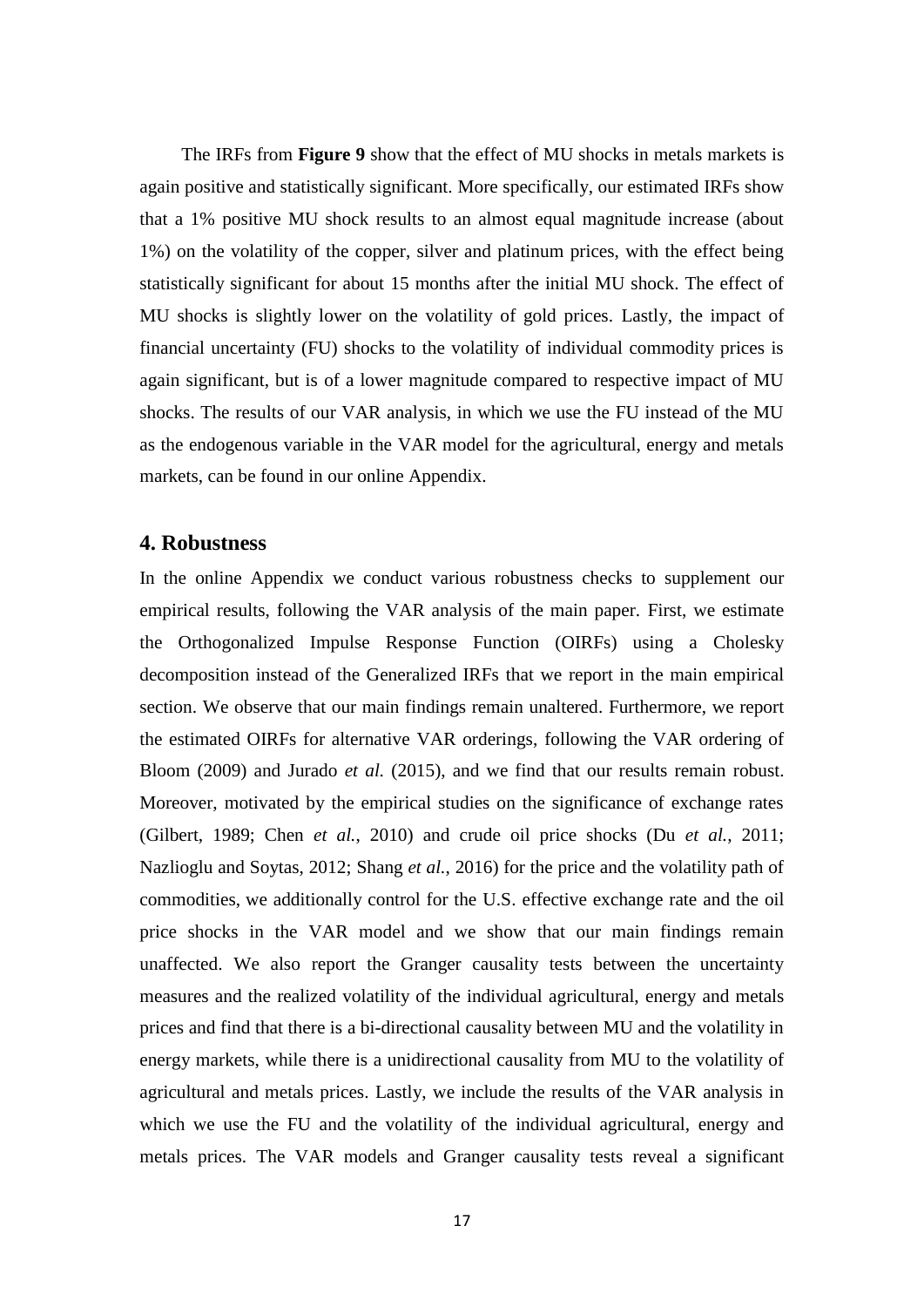impact of FU shocks on the volatility of agricultural, metals and energy futures markets.

### **5. Conclusions**

This paper investigates the impact of uncertainty shocks on commodity price volatility. Our results show that macroeconomic uncertainty increases volatility in commodity markets. Our analysis indicates that the rising degree of unpredictability in the macroeconomy, proxied by the latent uncertainty measure of Jurado *et al.* (2015), has the most significant and persistent impact on the volatility of commodity prices. Conversely, the observable economic uncertainty measures have a rather transitory and less statistically significant impact on the volatility of commodity prices. Furthermore, our VAR analysis is the first to show the existence of common macroeconomic uncertainty factors driving the dynamics of the time-varying volatility in commodity prices. The results suggest that the more unpredictable the future state of the macroeconomy becomes, the more volatile the prices of commodities would be. Commodity market turbulence does not seem to arise because of macroeconomic and/or stock-market fluctuations. On the contrary, according to our findings it is affected by the rising degree of unpredictability of these fluctuations. In addition, macroeconomic uncertainty is significantly lower after the occurrence of volatility episodes in commodity markets. This illustrates that the commodity price volatility shocks represent a large fraction of the uncertainty in the macroeconomy.

One direction for future research would be the empirical examination of the predictive power of economic uncertainty on the volatility of commodity prices. We believe that it would be of interest to examine the predictive information content of macroeconomic uncertainty on commodity price volatility, when compared to the already empirically verified commodity specific predictors (e.g., the inventory level and the option-implied volatility). This information would be useful for commodity investors, producers and trade-policy makers.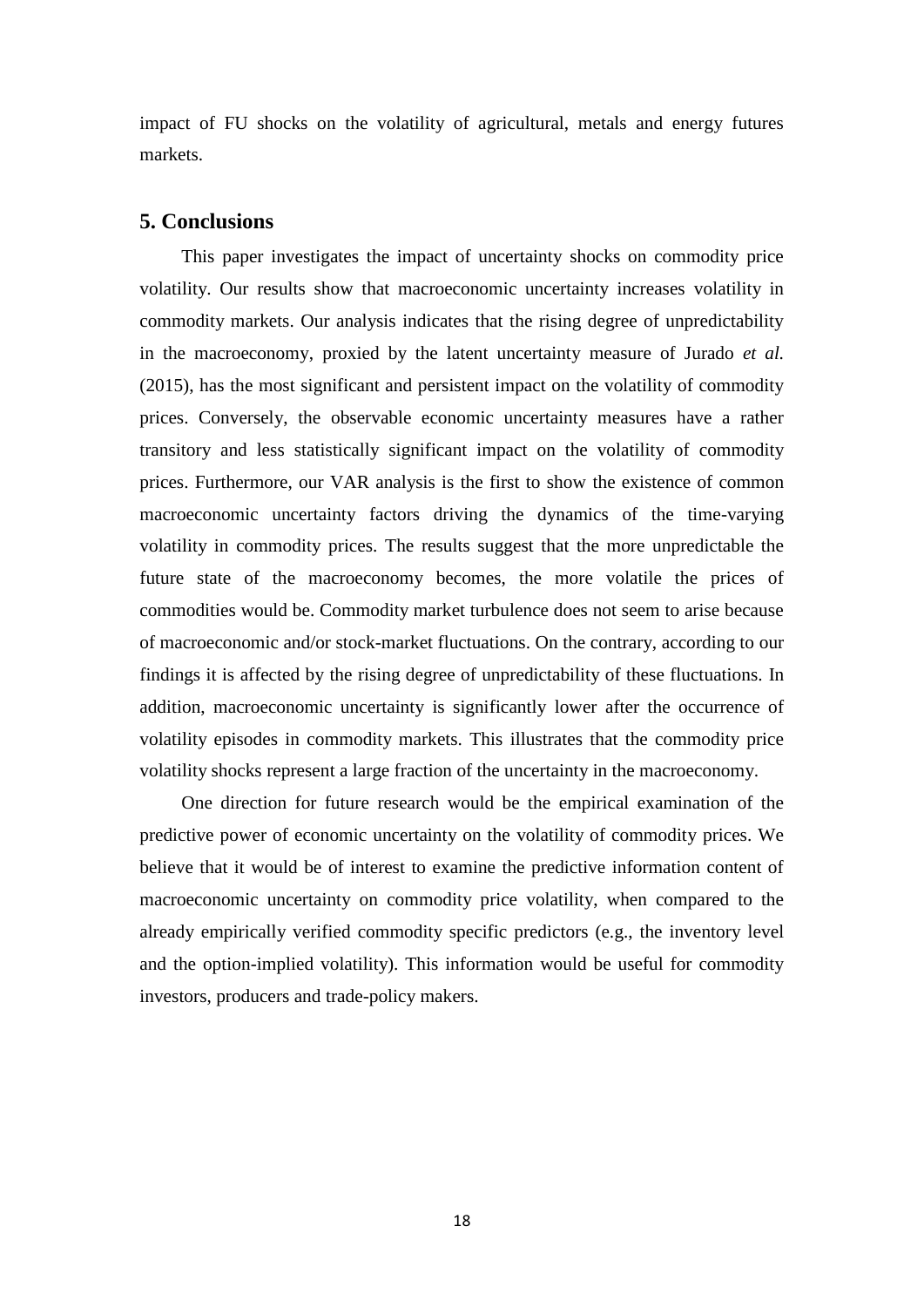### **References**

Antonakakis, N., Chatziantoniou, I., and G., Filis (2013). "Dynamic co-movements of stockmarket returns, implied volatility and policy uncertainty." *Economics Letters,* 120, 87-92.

Anzuini, A., Lombardi, M.J., and P., Pagano (2013). "The impact of monetary policy shocks on commodity prices." *International Journal of Central Banking,* 9(3), 125-150.

Arouri, M., Estay, C., Rault, C., and D., Roubaud (2016). "Economic policy uncertainty and stock markets: Long-run evidence from US." *Finance Research Letters,* 18, 136-141.

Arouri, M., Jouini, J., and D.K., Nguyen (2011). "Volatility spillovers between oil prices and stock sector returns: implications for portfolio management." *Journal of International money and finance,* 30(7), 1387-1405.

Baker, S.R., Bloom, N., and S.J., Davis (2016). "Measuring economic policy uncertainty." *Quarterly Journal of Economics,* 131(4), 1593-1636.

Barndorff‐Nielsen, O. E., and Shephard, N. (2002). "Econometric analysis of realized volatility and its use in estimating stochastic volatility models." *Journal of the Royal Statistical Society: Series B (Statistical Methodology)*, 64(2), 253-280.

Batten, J.A., Ciner, C., and B.M., Lucey (2010). "The macroeconomic determinants of volatility in precious metals markets." *Resources Policy,* 35(2), 65-71.

Bekaert, G., Hoerova, M., and M., Lo Duca (2013). "Risk, uncertainty and monetary policy." *Journal of Monetary Economics,* 60 (7), 771-788.

Bloom, N. (2009). "The impact of uncertainty shocks." *Econometrica,* 77(3), 623-685.

Caldara, D., Fuentes-Albero, C., Gilchrist, S., and E., Zakrajsek (2016). "The macroeconomic impact of financial and uncertainty shocks." *European Economic Review,* 88, 185-207.

Carr, P., and Wu, L. (2009). "Variance risk premiums." *The Review of Financial Studies*, 22(3), 1311-1341.

Chen, Y.C., Rogoff, K.S., and B., Rossi (2010). "Can exchange rates forecast commodity prices?" *Quarterly Journal of Economics,* 125(3), 1145-1194.

Christensen, B.J., and N.R., Prabhala (1998). "The relation between implied and realized volatility." *Journal of Financial Economics,* 50(2), 125-150.

Colombo, V. (2013). "Economic policy uncertainty in the US: Does it matter for the Euro area?" *Economics Letters,* 121, 39-42.

Diebold, F.X., and K., Yilmaz (2012). "Better to give than to receive: Predictive directional measurement of volatility spillovers." *International Journal of Forecasting,* 28(1), 57-66.

Du, X., Cindy, L. Y., and D.J., Hayes (2011). "Speculation and volatility spillover in the crude oil and agricultural commodity markets: A Bayesian analysis." *Energy Economics,* 33(3), 497-503.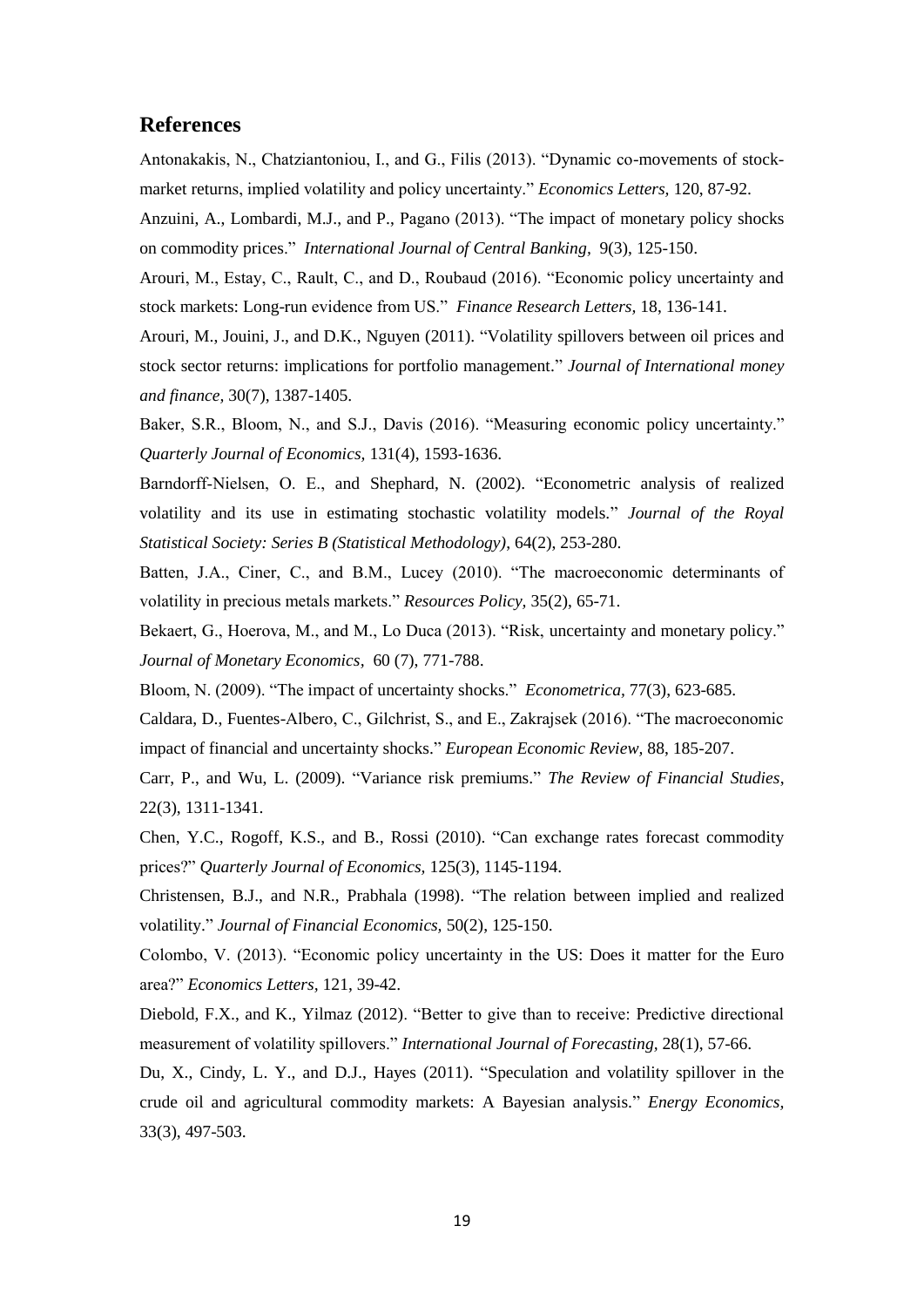Elder, J. (2018). "Oil price volatility: Industrial production and special aggregates." *Macroeconomic Dynamics,* 22(3), 640-653.

Elder, J., and A., Serletis (2010). "Oil price uncertainty." *Journal of Money, Credit and Banking,* 42(6), 1137-1159.

Ferderer, J.P. (1996). "Oil price volatility and the macroeconomy." *Journal of Macroeconomics,* 18(1), 1-26.

Frankel, J.A. (2008). "The effect of monetary policy on real commodity prices." In J.Y. Campbell: *Asset Prices and Monetary Policy*, University of Chicago Press, pp. 291-333.

Frankel, J.A. (2013). "Effects of speculation and interest rates in a 'carry trade' model of commodity prices." Written for Understanding International Commodity Price Fluctuations, an International Conference organized by the IMF and Oxford University.

Frankel, J.A., and G.A., Hardouvelis (1985). "Commodity prices, money surprises and Fed credibility." *Journal of Money, Credit and Banking,* 17 (4), 425-438.

Frankel, J.A., and A.K., Rose (2010). "Determinants of agricultural and mineral commodity prices." In *Inflation in an era of Relative Price Shocks*. Reserve Bank of Australia.

Gilbert, C.L. (1989). "The impact of exchange rates and developing country debt on commodity prices." *Economic Journal,* 99(397), 773-784.

Gilbert, C.L. (2010). "How to understand high food prices." *Journal of Agricultural Economics*, 61(2), 398-425.

Gordon, G., and K.G., Rouwenhorst (2006). "Facts and fantasies about commodity futures." *Financial Analysts Journal*, 62, 47-68.

Gubler, M., and M.S., Hertweck (2013). "Commodity price shocks and the business cycle: Structural evidence from the US." *Journal of International Money and Finance*, 37, 324-352. Hamilton, J. D. (1983). "Oil and the macroeconomy since World War II." *Journal of Political Economy,* 91(2), 228-248.

Hamilton, J. D. (2003). "What is an oil shock?" *Journal of Econometrics,* 113(2), 363-398.

Hammoudeh, S., Nguyen, D.K., and R.M., Sousa (2015). "US monetary policy and sectoral commodity prices." *Journal of International Money and Finance*, 57, 61-85.

Hammoudeh, S., and Yuan, Y. (2008). "Metal volatility in presence of oil and interest rate shocks." *Energy Economics*, 30(2), 606-620.

Henzel, S.R., and M., Rengel (2017). "Dimensions of macroeconomic uncertainty: A common factor analysis." *Economic Inquiry,* 55(2), 843-877.

Jo, S. (2014). "The effects of oil price uncertainty on global real economic activity." *Journal of Money, Credit and Banking,* 46(6), 1113-1135.

Joets, M., Mignon, V., and T., Razafindrabe (2016). "Does the volatility of commodity prices reflect macroeconomic uncertainty?" Working paper 607, Banque de France.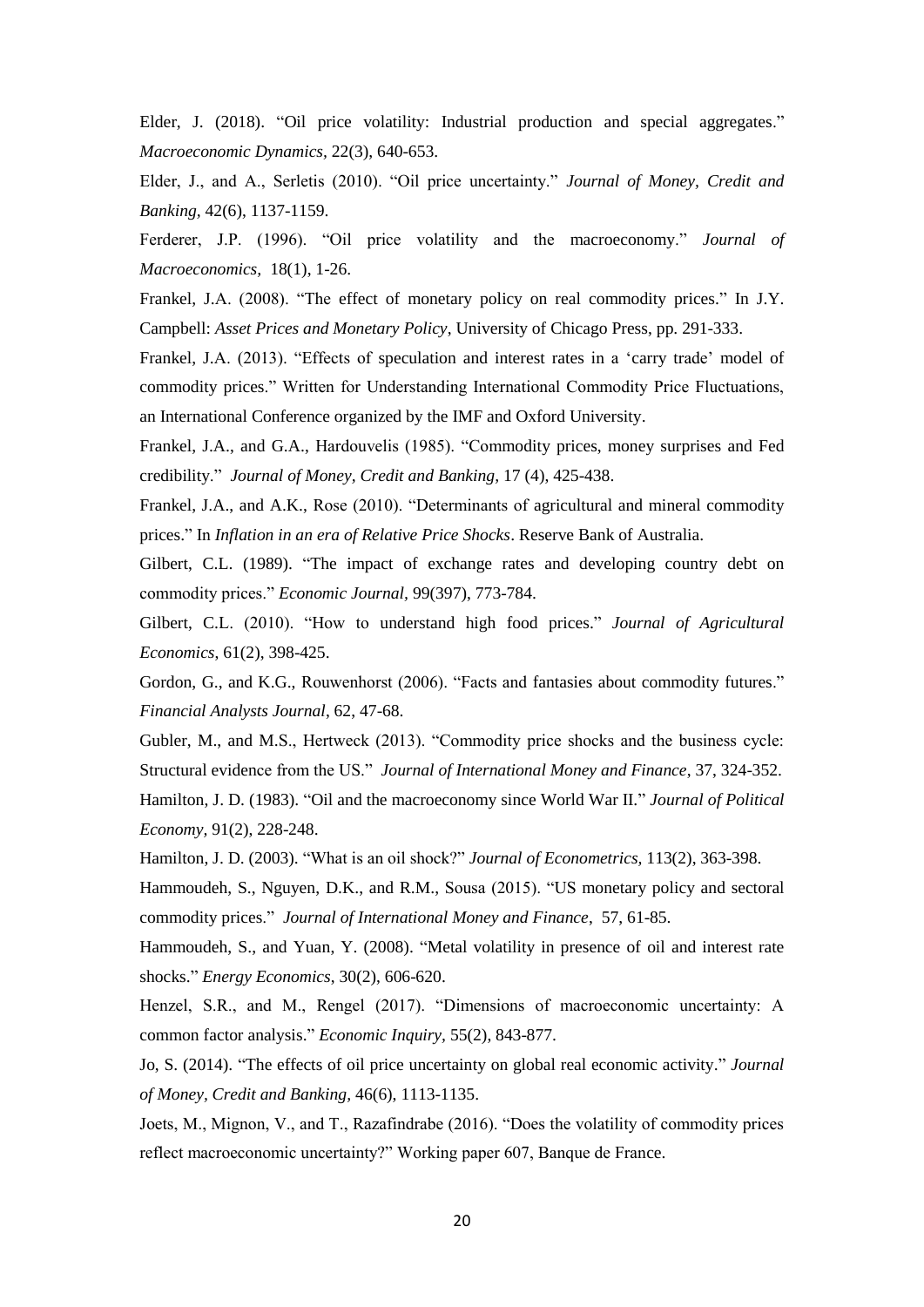Jurado, K., Ludvigson, S.C., and S., Ng (2015). "Measuring uncertainty." *American Economic Review,* 105(3), 1177-1216.

Kang, W., and R.A., Ratti (2014). "Oil shocks, policy uncertainty and stock-market returns." *Journal of International Financial Markets, Institutions and Money,* 26, 305-318.

Kelly, B., Pastor, L., and P., Veronesi (2016). "The price of political uncertainty: Theory and evidence from the option market." *Journal of Finance,* 71(5), 2417-2480.

Kilian, L. (2008). "Exogenous oil supply shocks: How big are they and how much do they matter for the US economy?" *Review of Economics and Statistics,* 90(2), 216-240.

Koop, G., Pesaran, M.H, and S.M., Potter (1996). "Impulse response analysis in non-linear multivariate VAR models." *Journal of Econometrics,* 74(1), 119-147.

Liu, L., and T., Zhang (2015). "Economic policy uncertainty and stock market volatility." *Finance Research Letters,* 15, 99-105.

Meinen, P., and O., Roehe (2017). "On measuring uncertainty and its impact on investment: Cross-country evidence for the euro area." *European Economic Review,* 92, 161-179.

Nazlioglu, S., and U., Soytas (2012). "Oil price, agricultural commodity prices, and the dollar: A panel cointegration and causality analysis." *Energy Economics,* 34(4), 1098-1104.

Pastor, L., and P., Veronesi (2012). "Uncertainty about government policy and stock prices." *Journal of Finance,* 67(4), 1219-1264.

Pastor, L., and P., Veronesi (2013). "Political uncertainty and risk premia." *Journal of Financial Economics,* 110 (3), 520-545.

Pesaran, H.H., and Y., Shin (1998). "Generalized impulse response analysis in linear multivariate models." *Economics Letters,* 58(1), 17-29.

Pindyck, R.S., and J.J., Rotemberg (1990). "Excess co-movement of commodity prices." *Economic Journal,* 100, 1173-1189.

Rahman, S., and A., Serletis (2011). "The asymmetric effects of oil price shocks." *Macroeconomic Dynamics,* 15(S3), 437-471.

Shang, H., Yuan, P., and L., Huang (2016). "Macroeconomic factors and the cross-section of commodity futures returns." *International Review of Economics and Finance,* 45, 316-332.

Van Robays, I. (2016). "Macroeconomic uncertainty and oil price volatility." *Oxford Bulletin of Economics and Statistics*, 78(5), 671-693.

Wang, Z., Fausti, S.W., and B.A., Qasmi (2012). "Variance risk premiums and predictive power of alternative forward variances in the corn market." *Journal of Futures Markets,* 32(6), 587-608.

Watugala, S.W. (2015). "Economic uncertainty and commodity futures volatility." Working Paper No. 15-14, Office of Financial Research.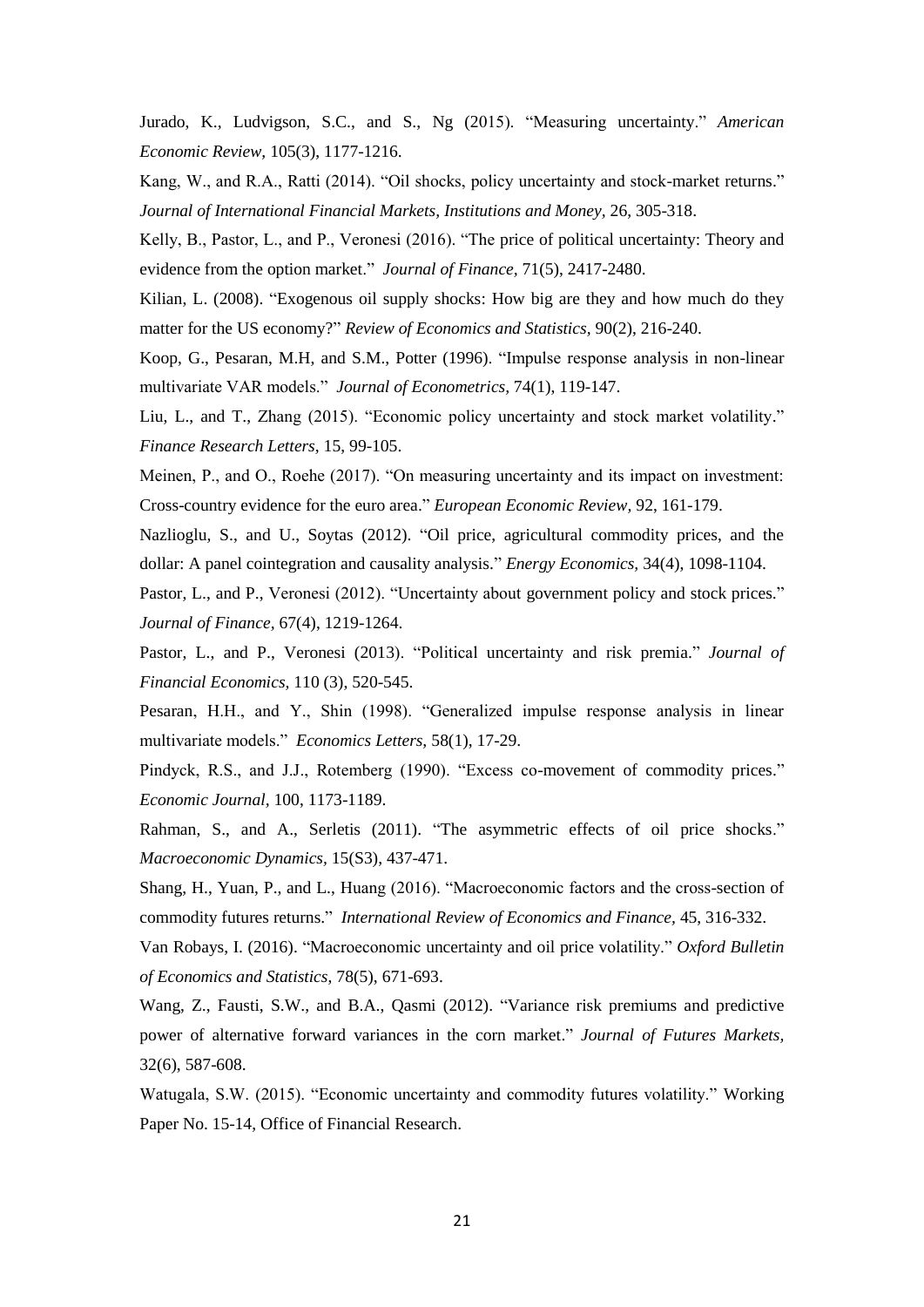### **Tables**

#### **Table 1: Descriptive Statistics and Unit Root Tests**

The table shows the descriptive statistics along with unit root tests (the Augmented Dickey-Fuller test with lag-length based on Schwarz information criterion with a maximum of 12 lags and the Philips-Perron test with Newey-West automatic lag-length). EPU stands for the logarithm of the Economic Policy Uncertainty index of Baker *et al.* (2016). The EPUNEWS, EPUMON, EPUFISC and FRU series are the respective components of the EPU index representing the uncertainty about macroeconomic news, monetary policy, fiscal policy and financial regulation respectively. The MU1, MU3 and MU12 and the FU1, FU3 and FU12 series represent the logarithms of the latent JLN macroeconomic and financial uncertainty series which refer to the uncertainty over the 1-month, 3-month and 12-month horizon respectively. VXO is the logarithm of the monthly level of the VXO index, SP500 is the logarithm of the monthly level of the S&P 500 stock-price index, SP500RV is the monthly realized variance of the daily returns of the S&P 500 index, TERM is the difference between the constant maturity 10-year U.S. government bond yield and the 3-month U.S. Treasury Bill rate, EXCH is the logarithm of the U.S. Effective exchange rate, and COMRV is the realized variance of the daily returns of the S&P GSCI commodity futures price index. Lastly, MEMP and MIPI are the monthly levels of Industrial production and employment respectively, while OILP is the logarithm of oil price. The data have monthly frequency and cover the period from January 1985 until December 2016.

|                  | Mean  | Std. Dev. | Minimum  | Maximum | Skewness | Kurtosis | ADF test     | ADF test      | PP test      | PP test       |
|------------------|-------|-----------|----------|---------|----------|----------|--------------|---------------|--------------|---------------|
|                  |       |           |          |         |          |          | (level)      | (differences) | (level)      | (differences) |
| <b>EPU</b>       | 4.639 | 0.282     | 4.047    | 5.502   | 0.320    | 2.544    | $-3.532***$  |               | $-5.617***$  |               |
| <b>EPUNEWS</b>   | 4.636 | 0.334     | 3.802    | 5.648   | 0.405    | 3.101    | $-8.000***$  |               | $-7.744***$  |               |
| <b>EPUMON</b>    | 4.384 | 0.577     | 2.808    | 6.011   | 0.054    | 2.730    | $-10.026***$ |               | $-10.043***$ |               |
| <b>EPUFISC</b>   | 4.478 | 0.565     | 3.138    | 5.925   | 0.298    | 2.454    | $-6.615***$  |               | $-6.559***$  |               |
| FRU              | 4.198 | 0.973     | 1.777    | 6.777   | $-0.033$ | 2.879    | $-3.244**$   |               | $-9.562***$  |               |
| MU1              | 4.165 | 0.105     | 4.019    | 4.644   | 1.709    | 7.687    | $-3.549***$  |               | $-2.784*$    |               |
| MU3 (MU)         | 4.356 | 0.089     | 4.231    | 4.772   | 1.778    | 8.219    | $-3.066**$   |               | $-2.718*$    |               |
| MU12             | 4.513 | 0.046     | 4.448    | 4.728   | 1.805    | 8.363    | $-2.995**$   |               | $-2.687*$    |               |
| FU1              | 4.482 | 0.187     | 4.162    | 5.037   | 0.496    | 2.563    | $-3.297**$   |               | $-2.808*$    |               |
| $FU3$ (FU)       | 4.534 | 0.145     | 4.290    | 4.958   | 0.485    | 2.506    | $-3.261**$   |               | $-2.759*$    |               |
| FU <sub>12</sub> | 4.587 | 0.052     | 4.505    | 4.731   | 0.455    | 2.305    | $-3.086**$   |               | $-2.578*$    |               |
| VXO              | 2.948 | 0.352     | 2.332    | 4.181   | 0.605    | 3.270    | $-4.281***$  |               | $-3.917***$  |               |
| SP500RV          | 0.032 | 0.066     | 0.002    | 0.828   | 8.131    | 84.414   | $-11.737***$ |               | $-12.120***$ |               |
| <b>COMRV</b>     | 0.041 | 0.050     | 0.003    | 0.497   | 4.511    | 31.326   | $-5.153***$  |               | $-11.047***$ |               |
| <b>TERM</b>      | 0.019 | 0.011     | $-0.005$ | 0.038   | $-0.247$ | 2.059    | $-3.372**$   |               | $-3.209**$   |               |
| <b>SP500</b>     | 6.683 | 0.688     | 5.191    | 7.714   | $-0.534$ | 2.026    | $-1.619$     | $-18.346***$  | $-1.609$     | $-18.341***$  |
| <b>MEMP</b>      | 9.625 | 0.158     | 9.346    | 9.801   | $-0.497$ | 1.634    | $-0.900$     | $-3.569***$   | $-0.357$     | $-7.467***$   |
| MIPI             | 4.429 | 0.220     | 3.999    | 4.701   | $-0.593$ | 1.783    | $-1.795$     | $-5.789***$   | $-1.822$     | $-17.572***$  |
| <b>EXCH</b>      | 4.489 | 0.137     | 4.235    | 4.969   | 0.647    | 3.953    | $-3.671***$  |               | $-3.232**$   |               |
| <b>OILP</b>      | 3.523 | 0.658     | 2.423    | 4.897   | 0.429    | 1.806    | $-1.716$     | $-14.243***$  | $-1.597$     | $-13.743***$  |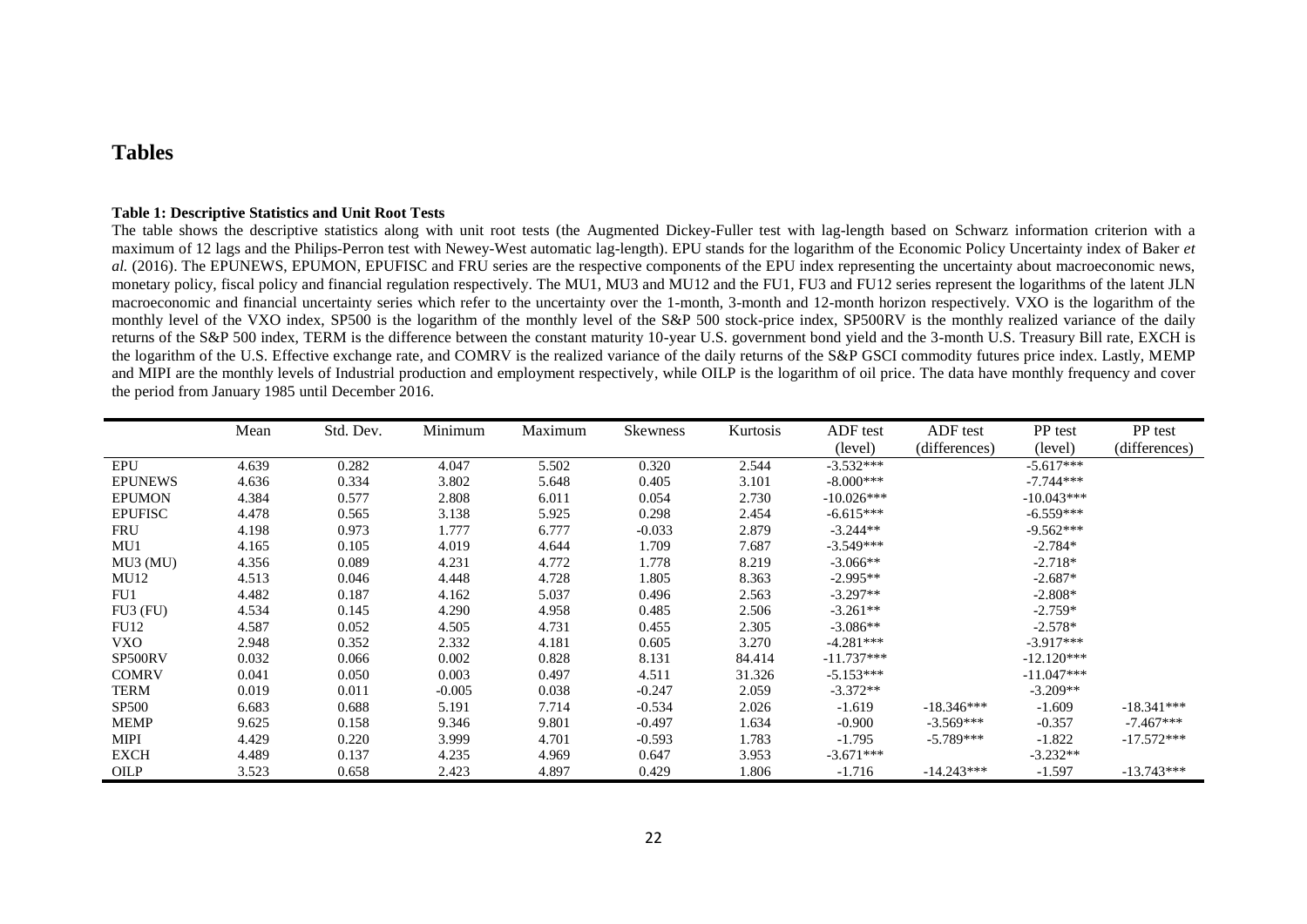#### **Table 2: Granger Causality Tests**

The table shows the results of the Granger causality tests between the various economic uncertainty measures and the commodity market uncertainty. The tests refer to the multivariate 6-factor VAR model with 4 lags with the following VAR ordering: [MIPI MEMP log(Uncertainty) TERM SP500 COMRV]. The Uncertainty index is the variable which represents our proxy for economic uncertainty. The null hypothesis is that the independent variable does not Granger cause the dependent variable. With  $*$ ,  $**$  and  $***$  we denote the rejection of the null hypothesis of no causality at the 10%, 5% and 1% level respectively. Panels A, B and C show the estimated results for the Granger causality tests when we use alternative proxies for economic uncertainty. The time series sample covers the period from January 1985 until December 2016.

| Panel A: Unobservable Economic Uncertainty |                      |            |         |  |  |
|--------------------------------------------|----------------------|------------|---------|--|--|
| Dependent variable                         | Independent variable | chi-square | p-value |  |  |
| <b>COMRV</b>                               | MU                   | 35.78***   | 0.000   |  |  |
| <b>COMRV</b>                               | FU                   | $11.03**$  | 0.026   |  |  |
| MU                                         | <b>COMRV</b>         | $16.48***$ | 0.002   |  |  |
| FU                                         | <b>COMRV</b>         | 3.00       | 0.56    |  |  |
|                                            |                      |            |         |  |  |

|  |  | <b>Panel B: Observable Economic Policy Uncertainty</b> |
|--|--|--------------------------------------------------------|
|  |  |                                                        |

| Dependent variable | Independent variable | chi-square | p-value |
|--------------------|----------------------|------------|---------|
| <b>COMRV</b>       | EPU                  | $8.23*$    | 0.083   |
| <b>COMRV</b>       | <b>EPUNEWS</b>       | $10.13**$  | 0.038   |
| <b>COMRV</b>       | <b>EPUMON</b>        | $7.77*$    | 0.100   |
| <b>COMRV</b>       | <b>EPUFISC</b>       | 11.99**    | 0.017   |
| <b>EPU</b>         | <b>COMRV</b>         | 7.12       | 0.127   |
| <b>EPUNEWS</b>     | <b>COMRV</b>         | $9.92**$   | 0.042   |
| <b>EPUMON</b>      | COMRV                | 4.34       | 0.362   |
| <b>EPUFISC</b>     | <b>COMRV</b>         | 4.70       | 0.319   |

**Panel C: Additional Observable Proxies for Economic Uncertainty**

| Dependent variable | Independent variable | chi-square | p-value |
|--------------------|----------------------|------------|---------|
| <b>COMRV</b>       | <b>FRU</b>           | 9.49**     | 0.050   |
| <b>COMRV</b>       | VXO                  | 1.279      | 0.865   |
| <b>COMRV</b>       | SP500RV              | $8.69*$    | 0.069   |
| <b>FRU</b>         | <b>COMRV</b>         | 1.57       | 0.814   |
| <b>VXO</b>         | <b>COMRV</b>         | 4.60       | 0.330   |
| SP500RV            | <b>COMRV</b>         | 1.24       | 0.871   |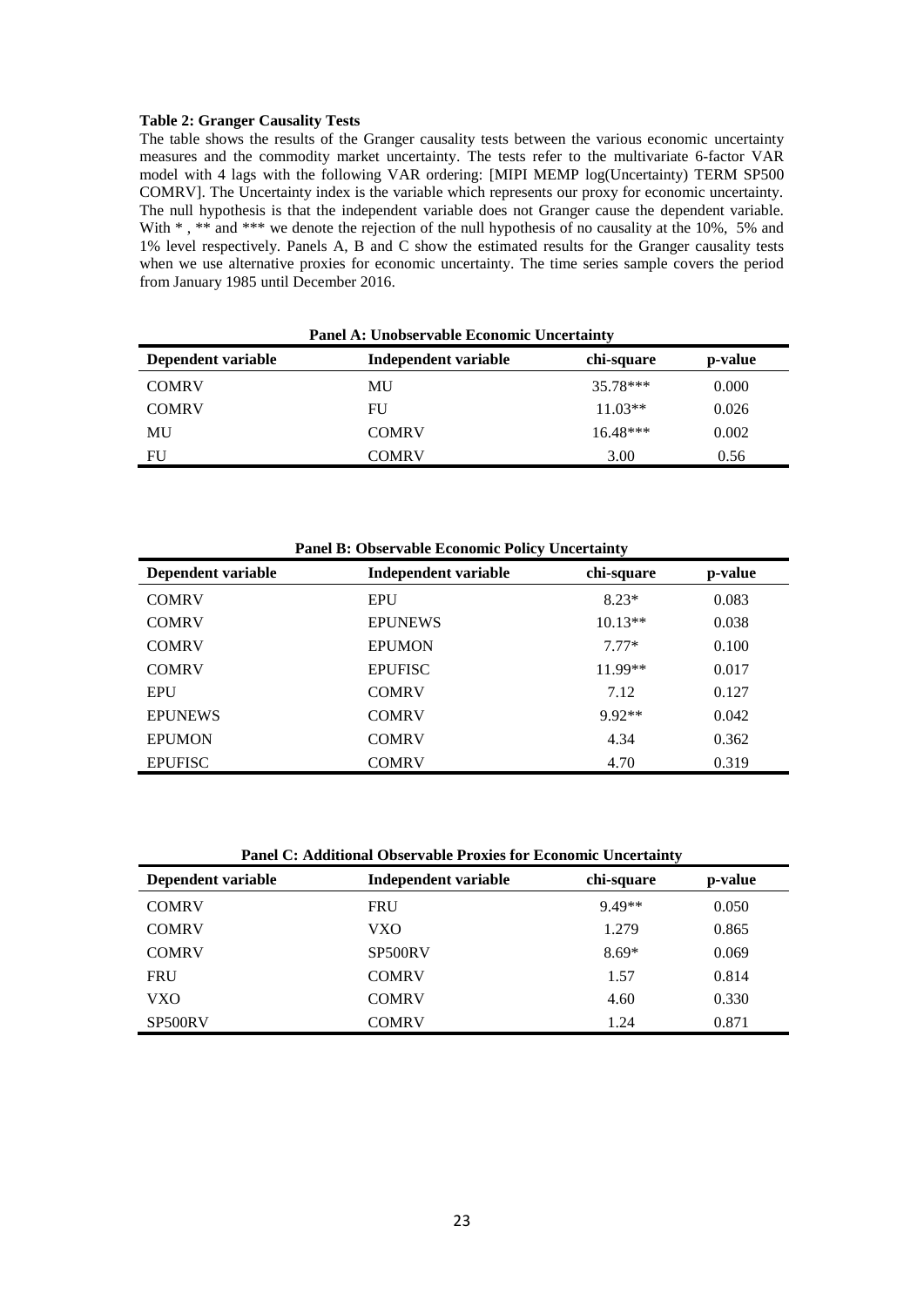### **Figures**

#### **Figure 1: Commodity Market Volatility and Macroeconomic Uncertainty**

The figure shows the contemporaneous time series movements between Macroeconomic Uncertainty (MU) and the Realized Variance of the Commodity Price Index (COMRV).



**Figure 2: Commodity Market Volatility and Financial Uncertainty** The figure shows the contemporaneous time series movements between Financial Uncertainty (FU) and the Realized Variance of the Commodity Price Index (COMRV).

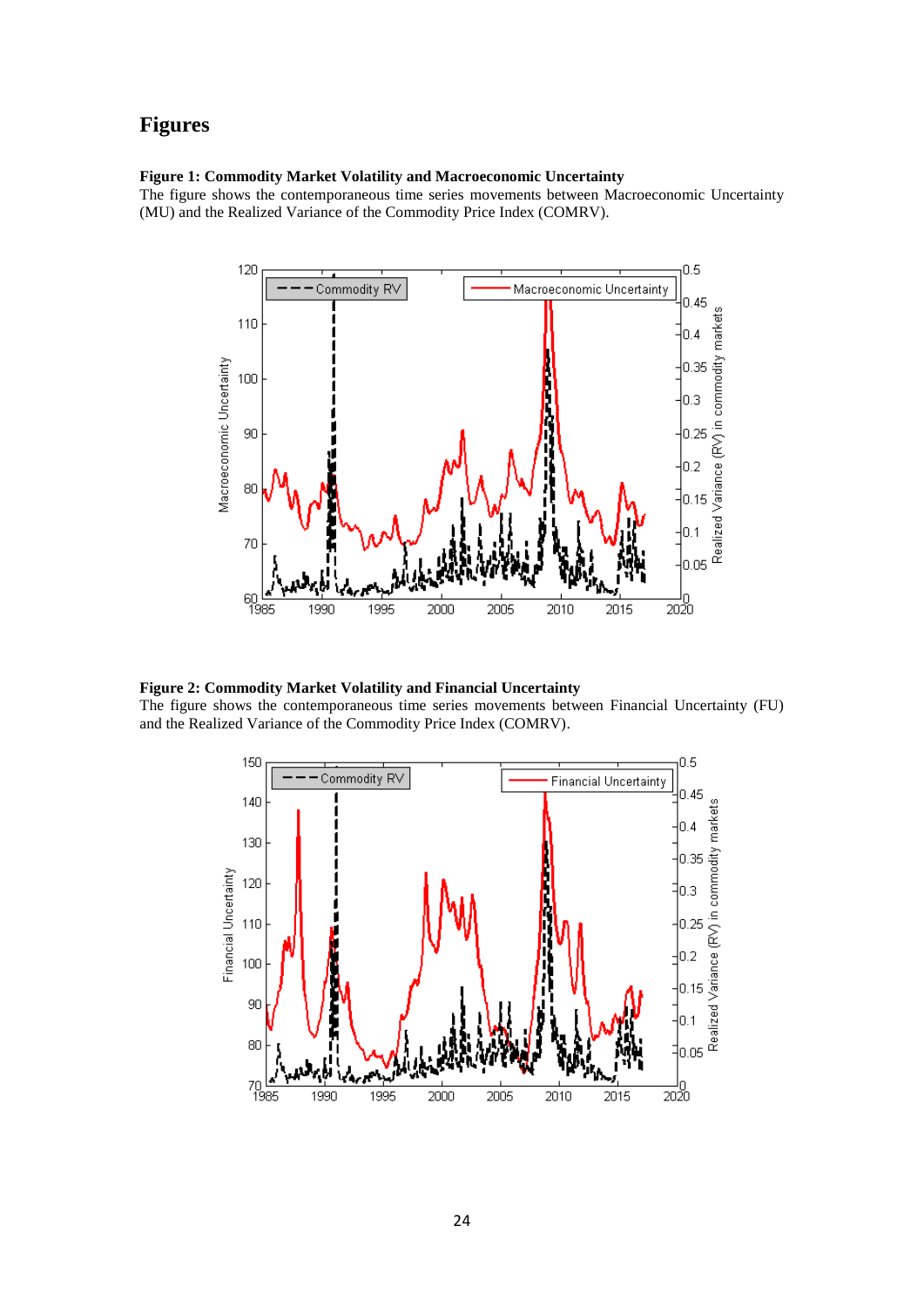#### **Figure 3: Impulse Response Functions (IRFs) between Commodity Market Volatility and Macroeconomic Uncertainty**

The figure shows the estimated IRFs between Macroeconomic Uncertainty (MU) and the Realized Variance of the Commodity Futures Market Index (COMRV). The estimated responses are derived from the baseline 6-factor VAR model of Equation (2) and (3). The blue line shows the estimated IRFs and the dashed lines show the corresponding 95% bootstrapped confidence intervals. The bootstrapped standard errors have been estimated using 1000 replications.



**Figure 4: Impulse Response Functions (IRFs) between Commodity Market Volatility and Financial Uncertainty** 

The figure shows the estimated IRFs between Financial Uncertainty (FU) and the Realized Variance of the Commodity Futures Market Index (COMRV). The estimated responses are derived from the baseline 6-factor VAR model of Equation (2) and (3). The blue line shows the estimated IRFs and the dashed lines show the corresponding 95% bootstrapped confidence intervals. The bootstrapped standard errors have been estimated using 1000 replications.

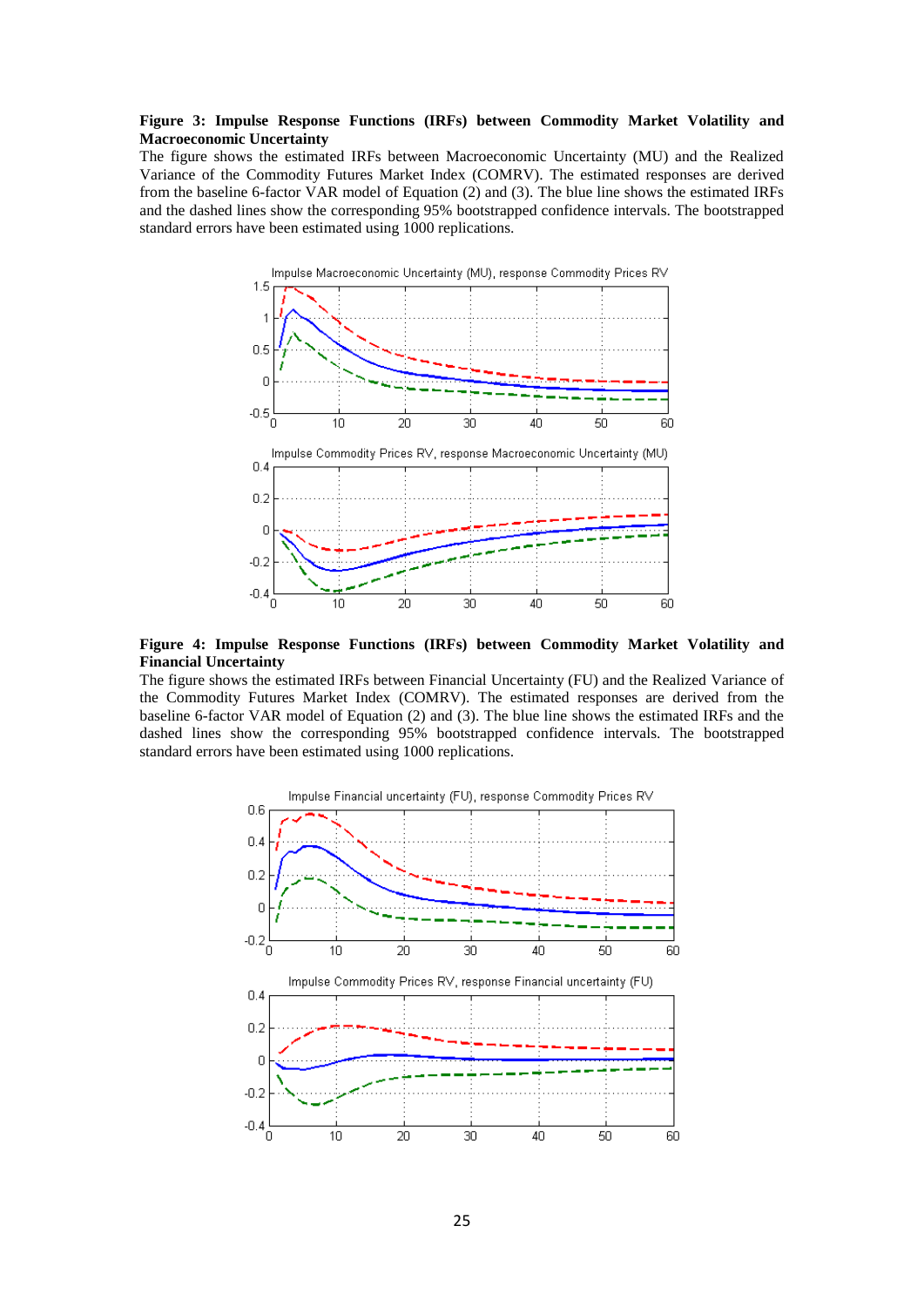#### **Figure 5: Impulse Response Functions (IRFs) between Commodity Market Volatility and Various Proxies of Economic Policy Uncertainty**

The figure shows the estimated IRFs between the various measures of economic policy uncertainty and the Realized Variance of the commodity futures price index (COMRV). The estimated responses are derived from the baseline 6-factor VAR model of Equation (2) and (3). Panel A shows the responses of Commodity Market Volatility shocks to Policy Uncertainty and Panel B shows the responses of Policy Uncertainty to Commodity Volatility shocks.

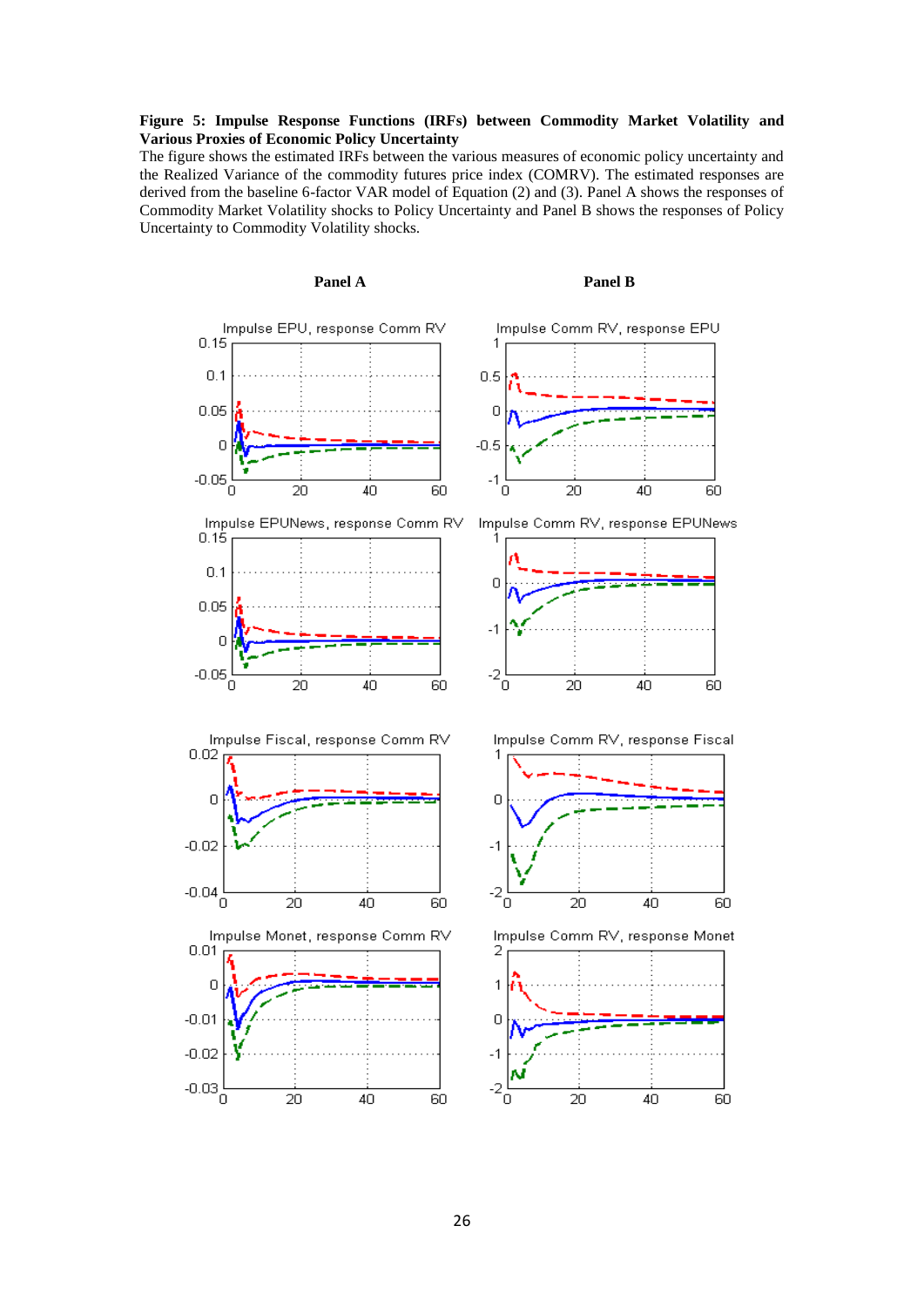#### **Figure 6: Impulse Response Functions (IRFs) between Commodity Market Uncertainty and Various Proxies of Financial Uncertainty**

The figure shows the estimated IRFs between the various financial uncertainty measures and the Realized Variance of the commodity futures price index (COMRV). The estimated responses are derived from the baseline 6-factor VAR model of Equation (2) and (3). FRU stands for the logarithm of the Financial Regulation Uncertainty, SP500RV is the monthly realized variance of daily returns of the S&P 500 stock-market index, and VXO is the logarithm of the VXO index. Panel A shows the responses of COMRV to a shock in the logarithm of FRU, SP500RV and VXO series, respectively, while Panel B shows the responses of the logarithm of FRU, SP500RV and VXO to a shock in COMRV.



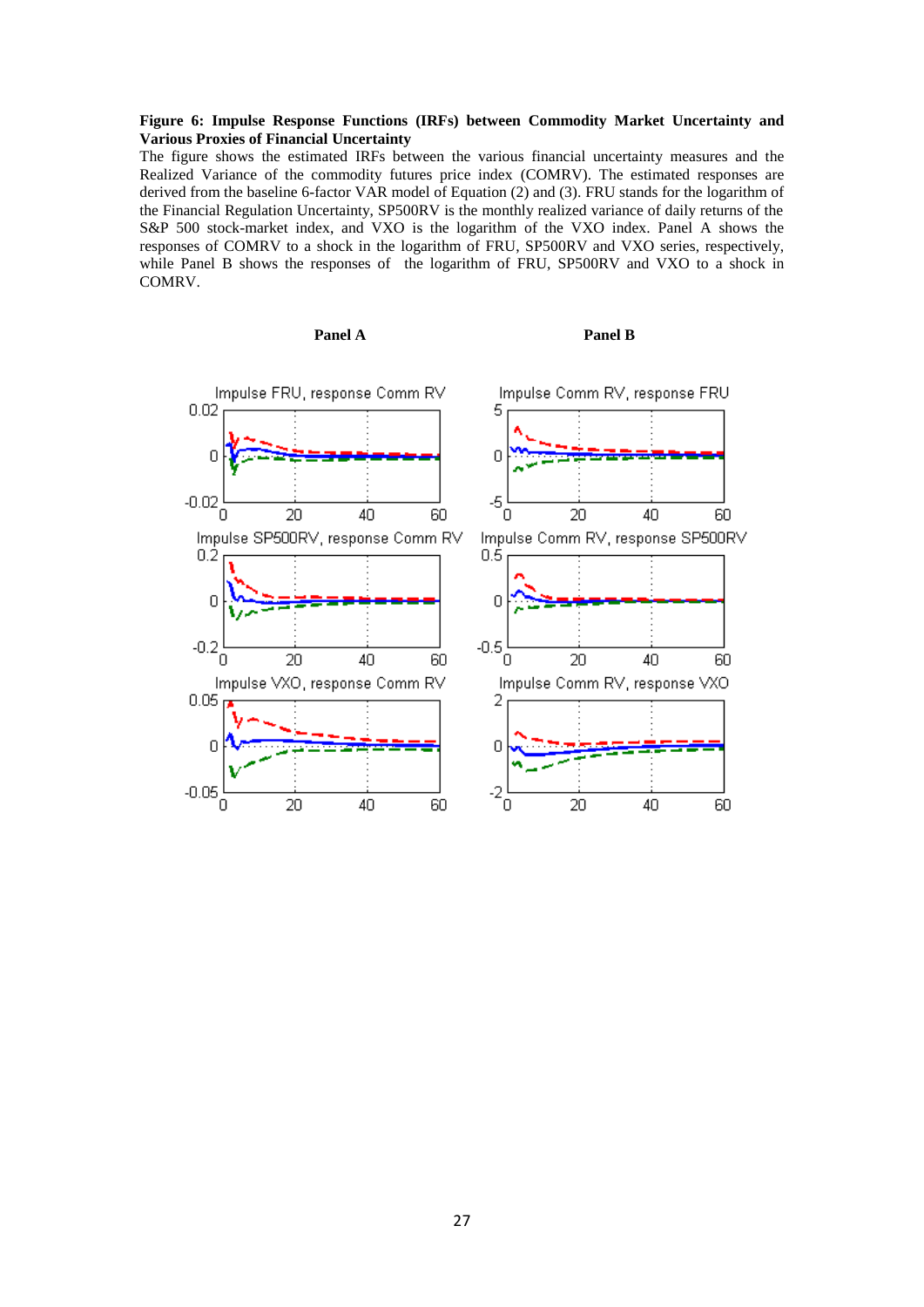#### **Figure 7: Impulse Response Functions (IRFs) between Realized Variance of Agricultural Commodity Markets and Macroeconomic Uncertainty**

The figure shows the estimated IRFs between macroeconomic uncertainty (MU) and the Realized Variance (RV) of the agricultural commodity markets (cocoa, corn, cotton, soybeans, sugar, wheat). The estimated responses are derived from a baseline 6-factor VAR model provided in Equation (2) and (3). Panel A shows the responses of Agricultural Commodity Market Volatility to Macroeconomic Uncertainty shocks and Panel B shows the responses of Macroeconomic Uncertainty to Agricultural Commodity Volatility shocks.



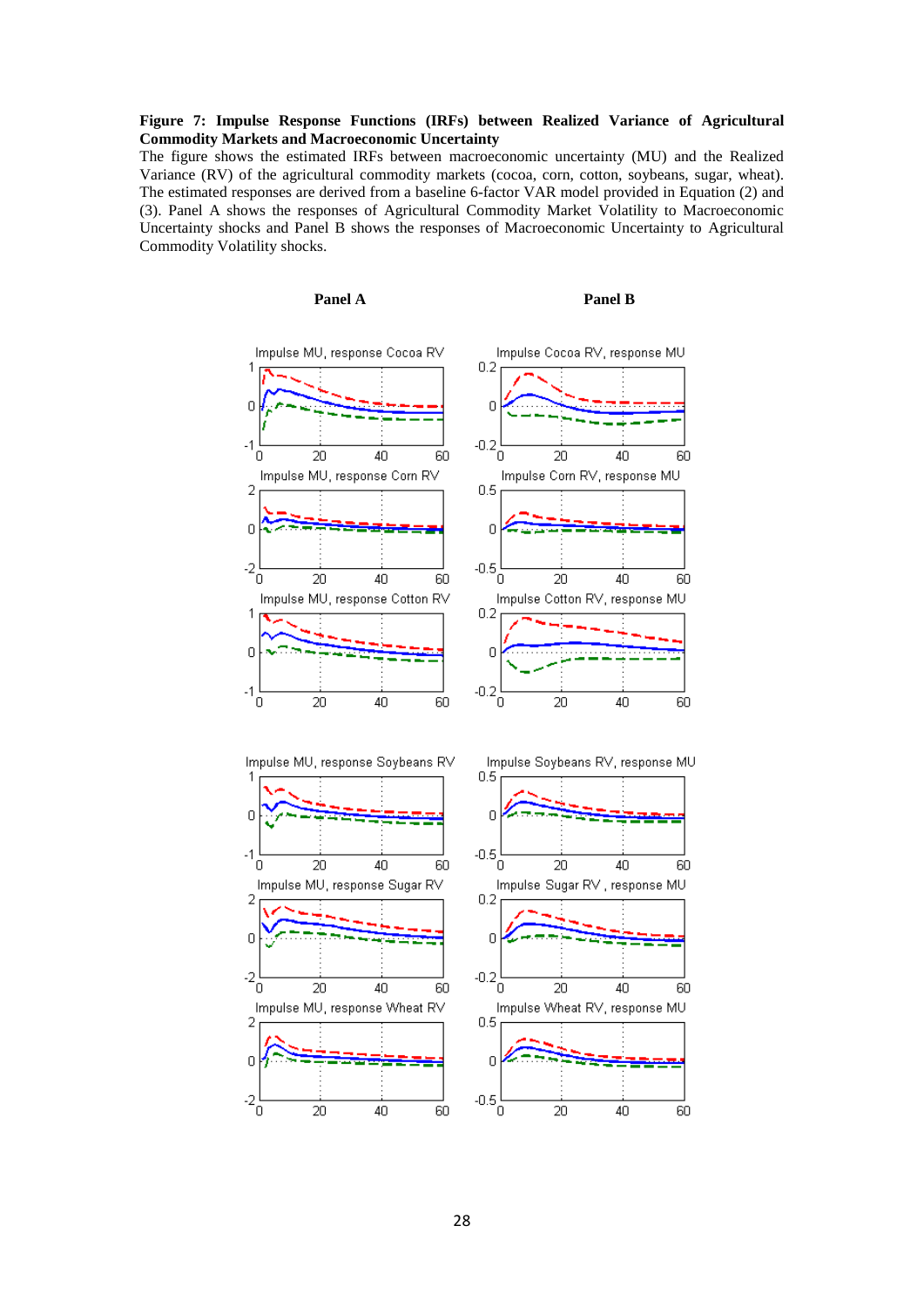#### **Figure 8: Impulse Response Functions (IRFs) between Realized Variance in Energy Commodity Markets and Macroeconomic Uncertainty**

The figure shows the estimated IRFs between macroeconomic uncertainty (MU) and the Realized Variance (RV) of the energy commodity markets (crude oil, heating oil, petroleum and unleaded gasoline). The estimated responses are derived from a baseline 6-factor VAR model provided in Equation (2) and (3). Panel A shows the responses of Energy Commodity Market Volatility to Macroeconomic Uncertainty shocks and Panel B shows the responses of Macroeconomic Uncertainty to Energy Commodity Volatility shocks.

**Panel A** Panel B